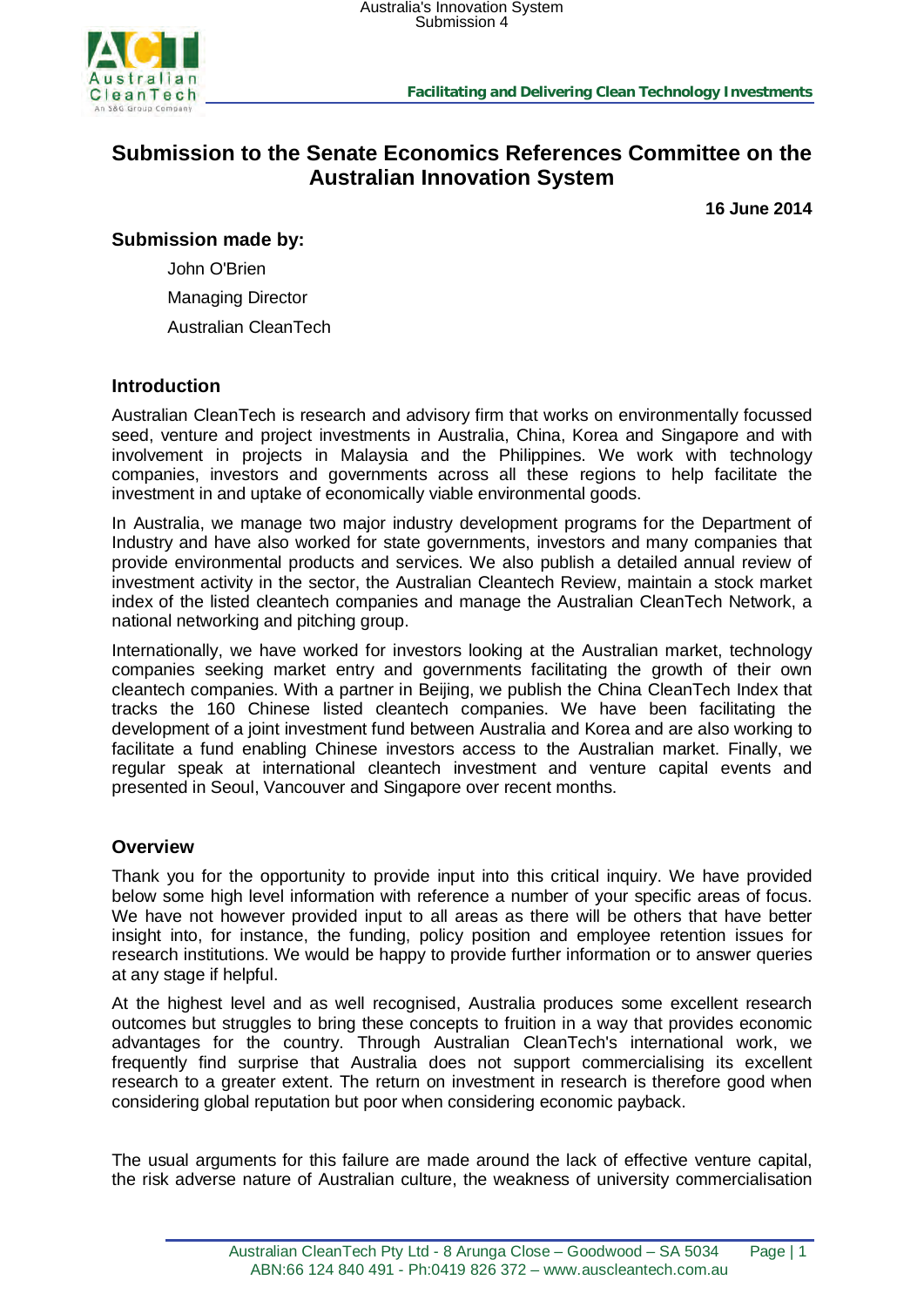

departments to name just a few. All of these have some merit but, as demonstrated by the repeated inability to find a quick fix, the issue is a complex challenge.

In our view, the key issues are as follows:

- **Risk Capital** Australia is awash with risk capital but it is almost entirely devoted to finding the next patch of 'rich dirt'. The venture capital industry is small and has failed to grow significantly despite the success of the now discontinued Innovation Investment Fund Program. There has been good recent growth of angel and incubator groups and this is providing funding for low cost IT focused innovation but is still failing to fund many hardware related companies. To make a step change in this requires a new way of approaching the seeding and facilitation of venture funding in Australia.
- **Industry Collaboration** there are few mechanisms to enable innovators to easily connect with each other and with those that will be the target customers in a nonthreatening and collaborative manner. With effective clusters and shared learning at a point where innovators are not immediately seeking investment or sales, the innovators will learn what potential future partners are seeking and how to develop their products or services to ultimately better meet the needs of others.
- **Intellectual Property Ownership** there is a big weakness in the Intellectual Property ownership structure in Australia whereby the majority of IP is owned by the publicly funded institution as opposed to the publicly funded researcher. Clearly the research institutions are keen to keep the status quo as they occasionally secure returns from commercialisation. However, the low level of successful research commercialisation and the often low levels of aptitude of university commercialisation departments indicates that this system is not providing a return on investment for the country.

This submission provides comments on a number of the specific areas of focus of your inquiry and suggests some solutions to each of the above key issues that may add value to your final conclusions.

### **(a) The Need to Attract New Investment**

We agree that there is a need to attract new investment into the Australian innovation ecosystem. However, we do not believe that this should merely be a matter of replicating or expanding previous schemes. Whilst the Innovation Investment Funds had some good successes it has failed to provide a sustainable funding model that has enabled ongoing reinvestment from successful entrepreneurs as has been seen in other parts of the world. We would therefore recommend that the Committee considers two alternative mechanisms to attract new investment.

**1. Equity Crowd Funding** - Whilst there are concerns regarding financial security, the growth of equity crowd funding for innovative companies globally provides a strong incentive for the financial regulations to be changed to enable this to happen locally. As things stand, an Australian innovative company is able to find loopholes in the current regulations and effectively raise equity through long-dated pre-sales or via US based systems that will accept Australian based investors investing in Australian connected companies. Given this is happening anyway, it feels sensible to provide a greater level of oversight and control and bring under the control of ASIC in a formal manner.

RECOMMENDATION 1 - Allow equity crowd funding to be fully accessible in Australia with appropriate regulation to safeguard investors.

**2. Joint International Venture Funds** - Australian CleanTech has been working for several years to help promote the concept of establishing international venture funds that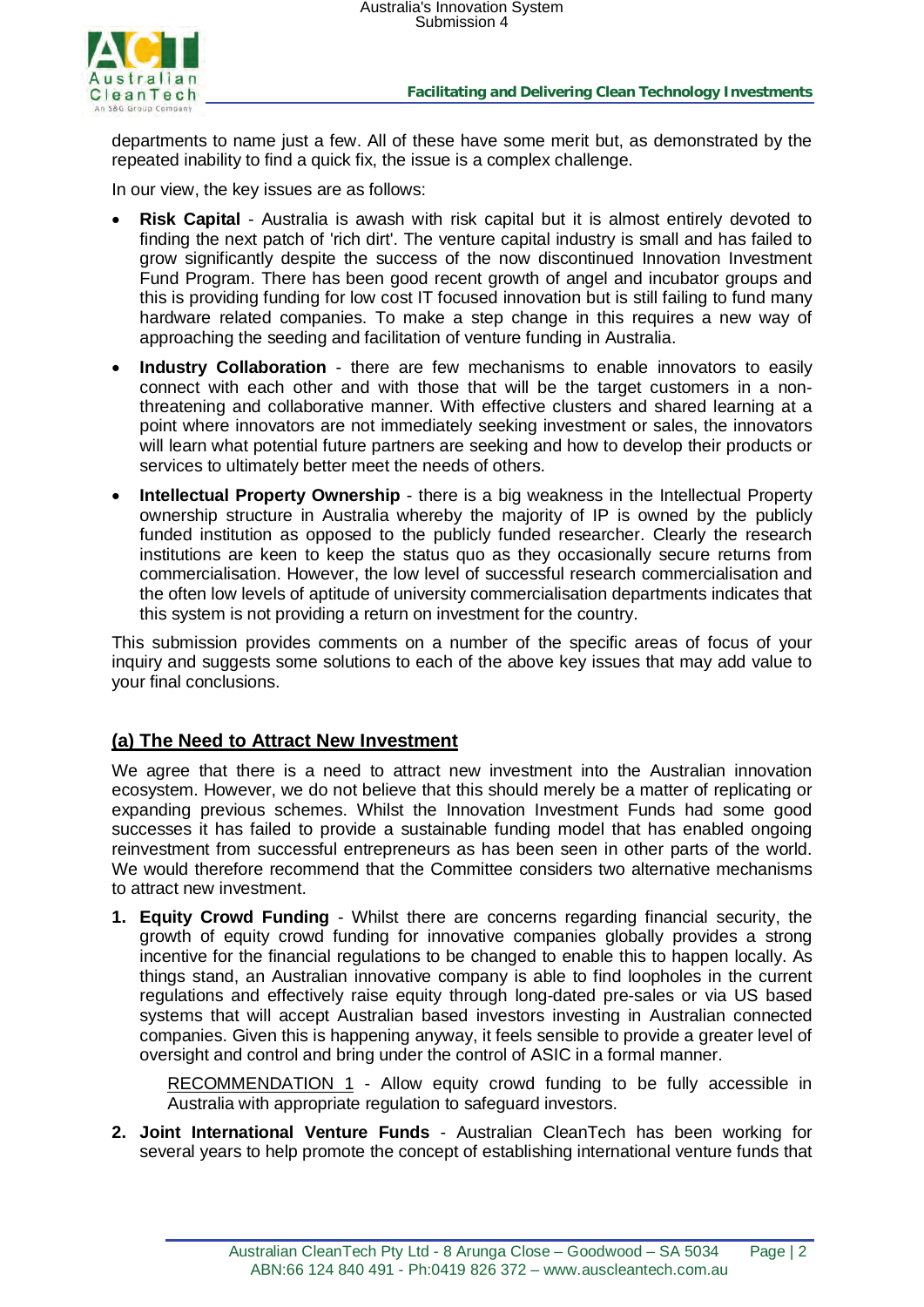

are partially funded by two national governments with complementary industries. This type of scheme is not unique and there are global precedents in operation.

A joint fund would be equally funded by both governments and aim to equally invest in each country. The investments would however be largely targeted at those that would have increased value through the links with and through the partner country.

If done well, a joint venture fund would:

- enable Australian start-up companies to more easily access global markets;
- ii. enable the building of value from Free Trade Agreements through facilitating market access; and
- iii. create a new way of financing innovation in Australia through linking investment with international market access and therefore potentially significantly increasing the value of the investment.

There is one particularly fund project that is well progressed and the international partner government is ready to provide their portion of the funding.

RECOMMENDATION 2 - Commit to trialling Joint Venture Funds as a new and innovative form of financing Australian innovation.

#### **(b) The Government's Approach to Innovation**

Innovation necessarily threatens incumbent business models. One of the clear roles of Government is to look beyond the vested interests of currently successful companies and make decisions that are in the best interests of the whole country over the longer term.

This task is complicated in Australia by both the short duration of election cycles which compound short term decision making and also the fractured and sometimes competing nature of innovation support from different levels of Government.

When looking to target innovation funding and effort, it is recommended that there is a transparent assessment of what national benefits will be derived should the investee company achieve its potential. This needs to be balanced with a need to allow funds to invest in the best companies but there should at least be a reporting requirement on some statistics of what 'success' might look like. This might include potential jobs, investment and trade that would be enabled through the initial investment.

Another area of focus for added benefit is how much the investee company will add value to other industry in Australia should it be successful. For instance, companies that have a focus on resource efficiency might be able to provide solutions to existing industry to help improve their efficiency, productivity and competitiveness. The national benefit of this would be both a growing young company with global potential and improved competitiveness for existing industry. The return on investment for the country would be significantly greater than for an equivalent successful company that provided no productivity benefits.

RECOMMENDATION 3 - Future innovation funding to be weighted towards investing in companies and technologies that provide the greatest national benefits through creating local industry or assisting other parts of the economy to become more efficient and productive.

#### **(c) Translating Research into Economic Benefits**

The conservative and bureaucratic nature of universities does not provide an organisational culture that lends itself to entrepreneurship and risk taking. This results in excessive levels of due diligence and unnecessarily restrictive contractual arrangements. From personal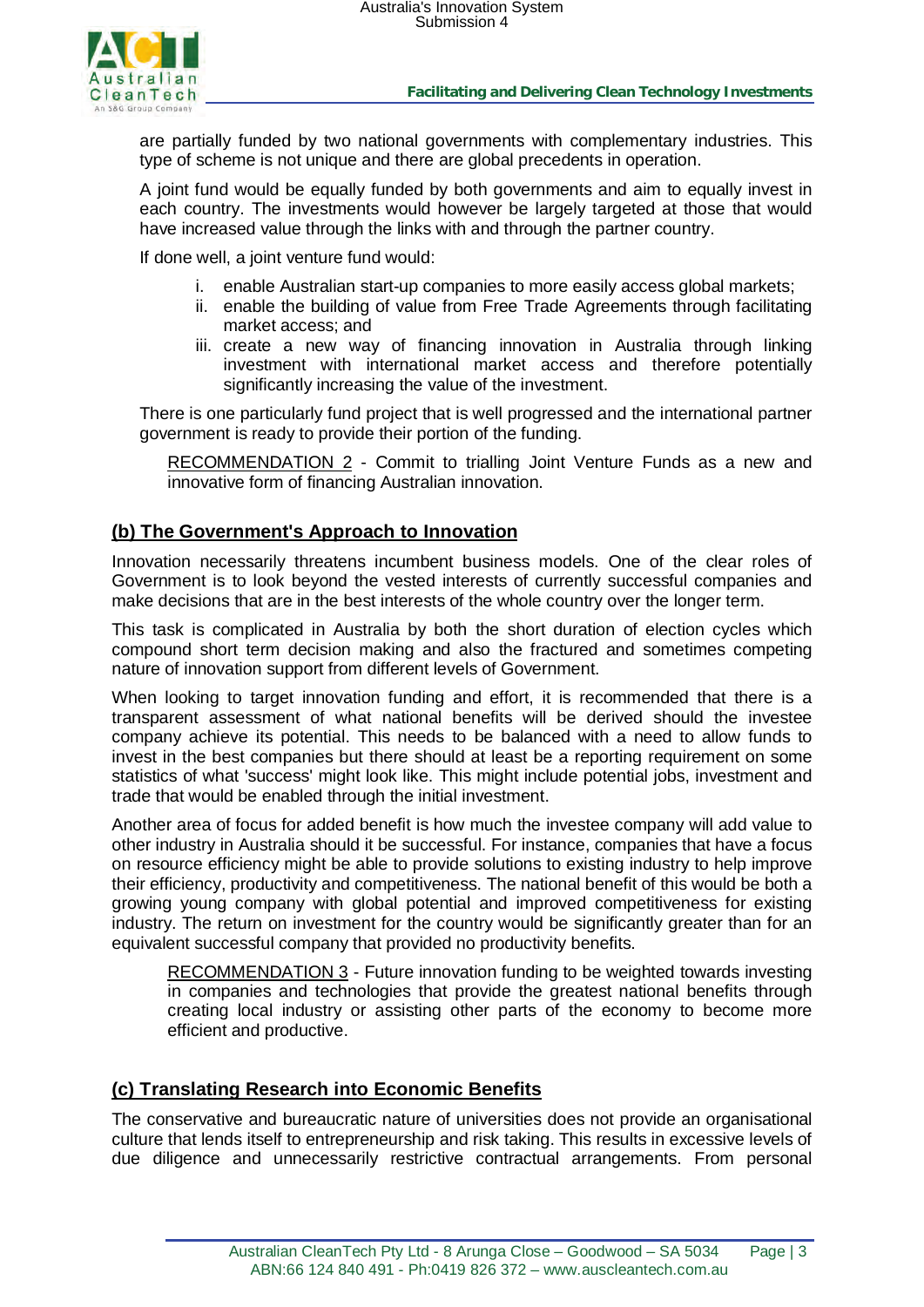

experience of this self-defeating process, Australian CleanTech will not now work with any universities on commercialisation projects.

There is no justification for the research institution being the sole or major IP owner. If the funding comes from public sources then the funder should impose conditions that will create the longest term value for the country. IP could as easily be vested in the researchers if that would increase the chance of successful commercialisation. Individuals are more likely to take the risk of spinning out technology and taking the required risks to 'give it a go' than large bureaucratic institutions. There is probably an argument for some level of royalty payment back to the institution, but with control on the entrepreneurial decisions given to an individual, there is a greater chance that commercialisation pathways will be pursued with greater vigour.

RECOMMEDNATION 4 - Through provision of public research funding, enable Intellectual Property to be primarily owned by the researcher(s) rather than the research institution.

## **(d) The Relationship with Advanced Manufacturing**

Advanced manufacturing presents the only way in which developed and expensive nations are able to continue to provide manufactured products rather than relying entirely on service economy activities. Some countries including Australia also have the advantage of significant mineral and fossil resources but these also eventually become expensive compared to lower cost countries.

Advanced manufacturing enables the creation of high value and highly skilled jobs that can provide both increased efficiency for industrial customers and export trade to global markets. Therefore the national benefit of backing an advanced manufacturing technology is greater than would be generated in backing a purely service related business.

Advanced manufacturing ecosystems can build on the value of high quality research to deliver high value industry. This transition however requires a different set of skills to those normally considered part of an innovation ecosystem. Typical support skills and services included in innovation ecosystem maps include experienced legal, management, IP strategy and corporate structuring skills. When extending the focus to cover innovation through advanced manufacturing, the additional skills of design for manufacture, supply chain management, lean manufacturing - to name just a few - are required.

Any innovation ecosystem programs must therefore ensure that these additional skills are sourced and readily available to emerging companies.

RECOMMEDNATION 5 - Facilitate advanced manufacturing innovation through the establishment of ecosystems that include all of the required engineering design and manufacturing services needed for success.

Two examples of ways that this type of ecosystem activity can be facilitated are through clusters and mentoring programs. Australian CleanTech has been delivering two programs for the Department of Industry since 2011 that have focussed on assisting the growth of high quality, high potential firms focussed on resource efficiency technologies. These programs have provided significant value for the participating firms through increased access to knowledge, capabilities, partners, customers and investors.

A summary of each of these programs is provided below.

**Cleantech Cluster -**. The cluster is formally titled the Cleantech Capability Teams and has over 250 member companies. The cluster works extensively with industries in mining, manufacturing, property and food to identify resource efficiency related challenges and then sources solutions from within the cluster members.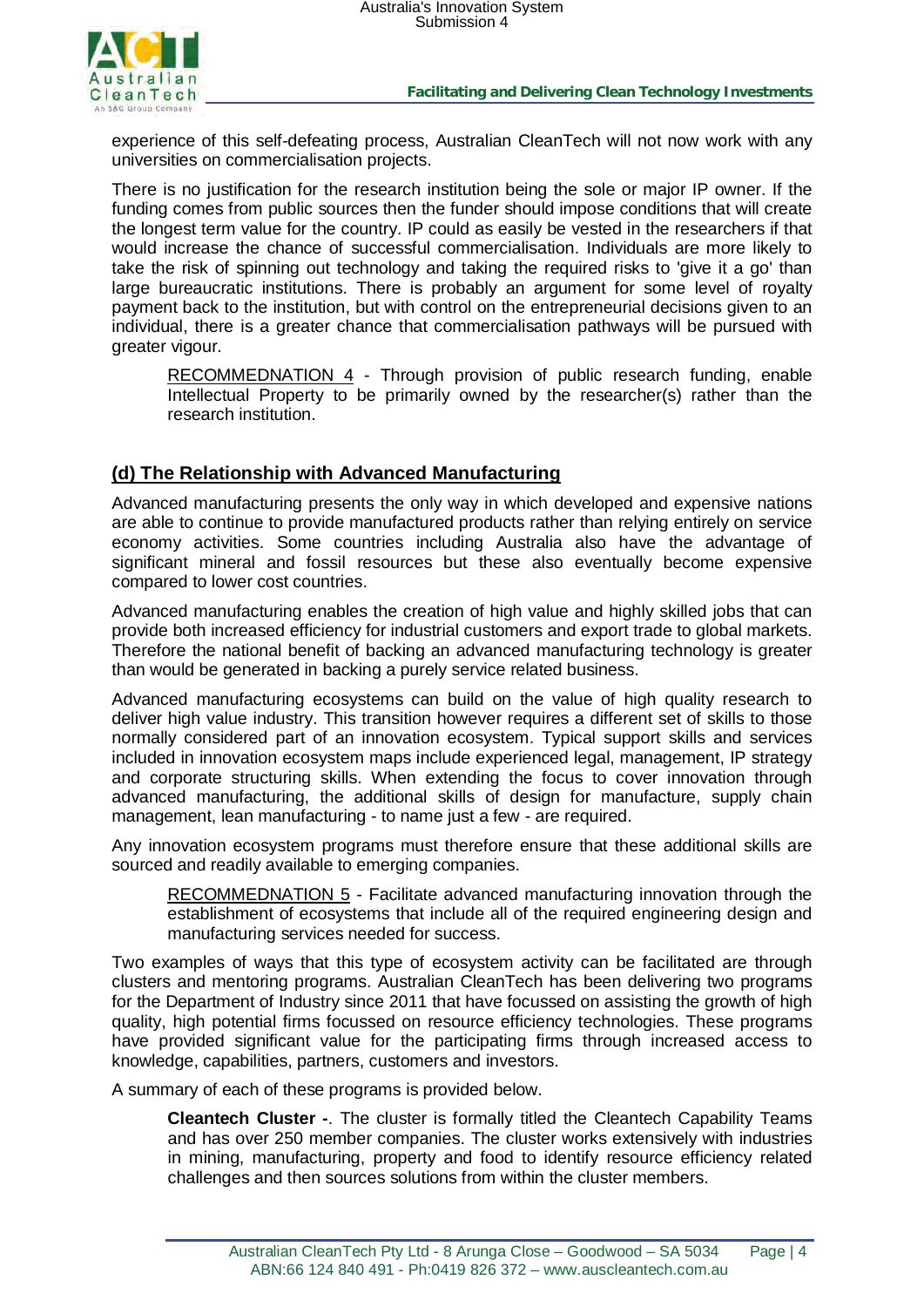

**Facilitating and Delivering Clean Technology Investments**

The membership comprises a wide variety of companies with fully commercialised products looking to increase their market access and customer base. The benefits of successful outcomes delivered through this program are that not only through increased sales to the member companies but also the industry customers benefit through adopting more resource efficient operations.

Cluster membership also includes internal service providers that assist other members with professional services to improve their sales outcomes and profitability.

A flyer for the program is provided in the Attachments and further information is available at [www.cleantech-teams.com.au.](http://www.cleantech-teams.com.au/)

**Australian Technologies Competition -** Australian CleanTech developed and manages the Australian Technologies Competition mentoring and awards program. Now in its fourth year, the program aims to find and assist Australia's best companies providing resource efficiency technology solutions. The program indentifies 30+ Semi Finalists each year and then provides to each of these companies:

- intensive mentoring to address weaknesses in their business plans;
- connections to partners, customers and investors in Australian and internationally; and
- publicity and exposure to help raise their profiles.

The judges assess the entrants on the basis of the quality of their technology, the market potential of this technology and their business strategy. Many good technologies do not get shortlisted due to failures to appreciate their realistic market and its access channels. The companies that do get shortlisted are therefore those that have the greatest global potential for commercial success and the associated national benefits that their product provides.

The 2014 Semi Finalists and the list of 2011-13 Alumni companies are provided in the Attachments and further information is available at [www.austechcomp.com](http://www.austechcomp.com/) 

Similar programs could be initiated or extended to encompass other streams of advanced manufacturing firms.

RECOMMENDATION 6 - Facilitate advanced manufacturing growth through clusters and mentoring programs to help increase capabilities, connections and exposure for emerging companies.

#### **(i) Policy Actions to Enable International Engagement**

International engagement for innovation can be delivered through the creation of international joint venture funds with specific mandates to invest in companies that have potential to increase bilateral trade and then also facilitate the delivery of that trade.

This can be particularly effective where the partner country has better access to larger markets, such as the US, Europe or Asia. The partner country can then be utilised as a route for Australian companies to secure a global footprint.

This policy action is covered by Recommendation 2.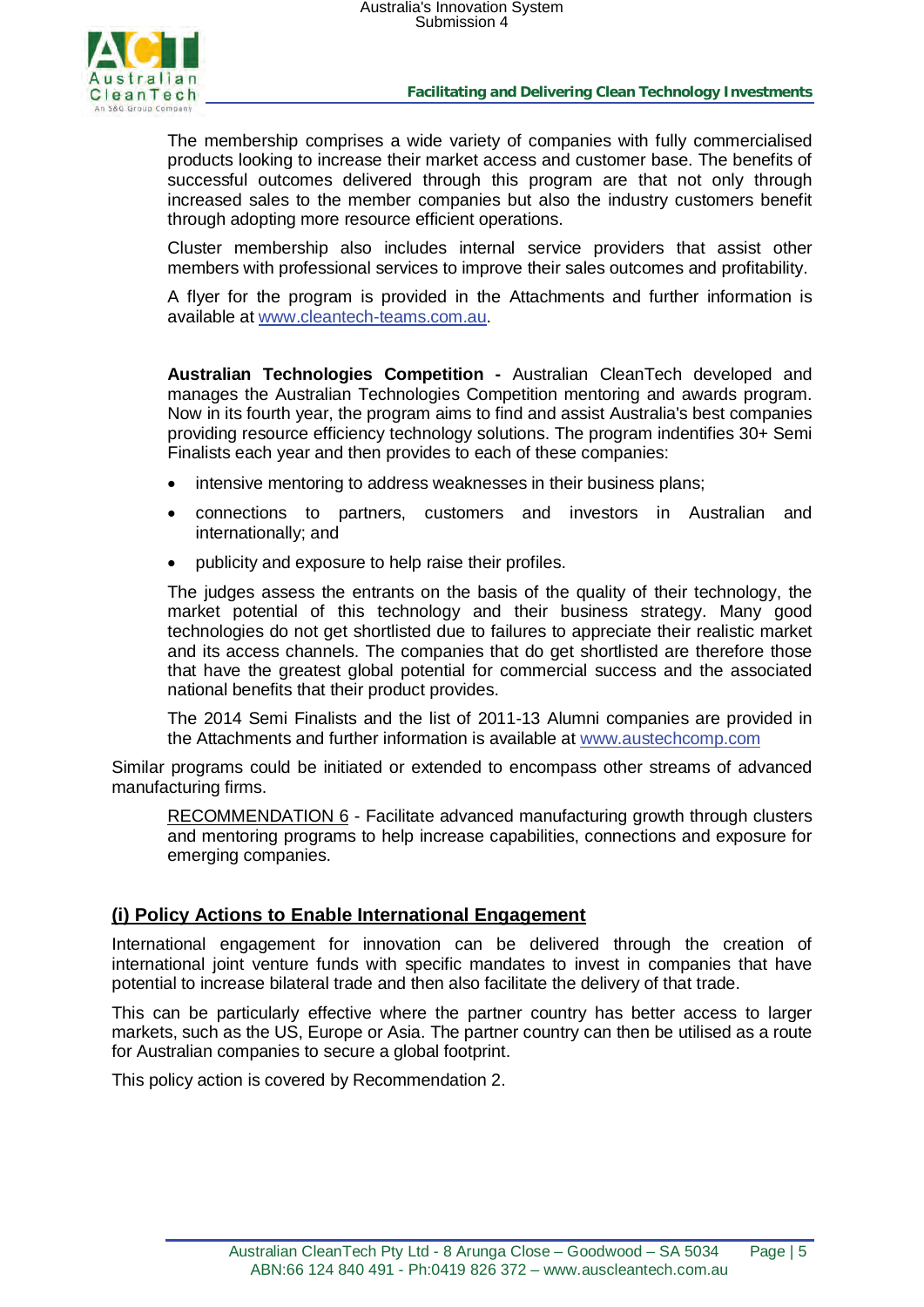

## **(j) Policy Options to Create an Innovation Pipeline**

To provide support for emerging industries in areas of future competitive advantage requires a structured approach to assessment and delivery. It also necessarily requires long term programs that provide an environment for ongoing investment and development that will deliver significant benefits over the longer term

The planned outcomes of this program should be to create national clusters of excellence that are delivering world-leading solutions to Australian and international customers and building Australian industry capabilities and expertise.

To achieve this requires the mapping of both current capabilities and technology development pathways. This would enable forecasts of areas of activity in which Australia may be able to secure a leading global position. It is essential to both look at existing capabilities and at forecast technology adoption trends to be able to focus on areas of activity where Australia already has strength and for which the future demand will be high.

The approach will be deliberate and targeted and will focus on a small group of clusters (maybe a maximum of three) that have the greatest potential to make a long term and significant contribution to the economic development of Australia.

To be able to effectively deliver this project requires a mix of deep industry knowledge, an understanding of technology capabilities and future technology trends and a study of global case studies of how clusters of excellence have been most effectively and efficiently delivered.

Activities that would need to be included in this program are described below.

- **1. Capability Mapping** by looking at pockets of excellence it is possible to build a profile of the Australian capabilities in specific technology areas. This process can also highlight potential gaps in these pockets of excellence into which it may be possible to direct future research efforts to further build on the existing capabilities.
- **2. Supply Chain Focus** for collaborative outcomes. This could build on the initial capability mapping to then examine to full supply chains for the component companies identified as parts of the centre of excellence. This would provide a more complete capability map and highlight areas of strength and weakness in building a growing industry base.
- **3. Technology Trends Focus** to understand the potential for growth of the centres of excellence, it will be essential to take a view of future technology trends and, more importantly, technology adoption trends. This will enable the greatest effort to be applied to the activities that have the greatest potential to grow into significant industries. It will also enable a balancing of the benefits of developing world leading technologies against those that have the greatest commercial potential.
- **4. Transforming Existing Industry** the final stage of the work might to review how the growth of the identified target sectors might be utilised to assist existing industries to transform and reinvent themselves. This would look at the skills base required for industry growth for the targeted centres of excellence and compare that to skills that already exist within Australian industry. Where matches are found, guidance could be provided on industry transition plans to enable the greatest economic benefits to be retained by Australian companies. Not only would this provide a growth path for existing industry but it would also build in resilience by opening up new revenue streams for existing companies that may have a heavy reliance on declining industries.

Australian CleanTech has developed this concept into something that is deliverable and will create tangible benefits for all parties and would welcome the opportunity to provide further insight into how this can be delivered effectively without being too slowed by the necessary bureaucratic oversight.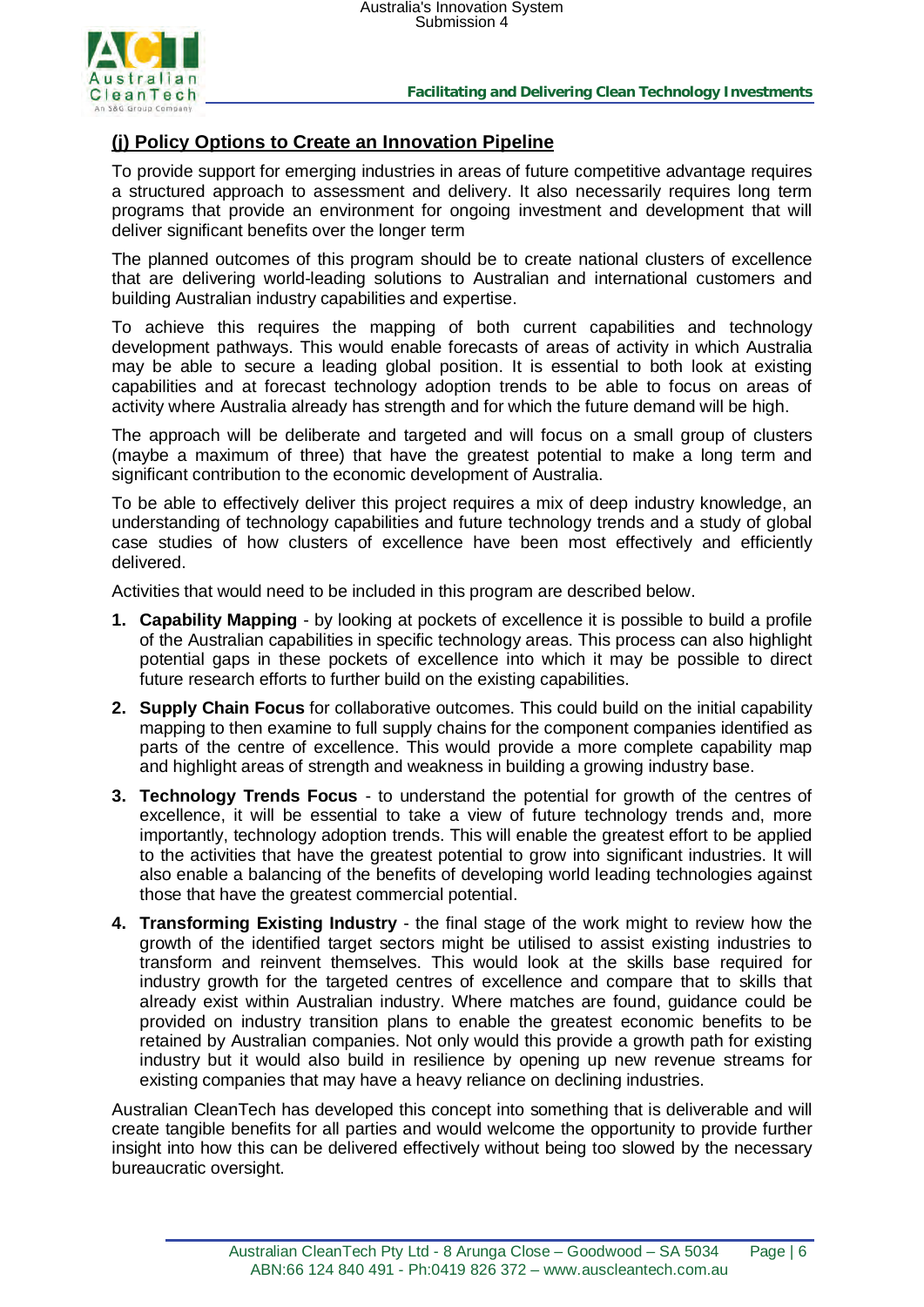

RECOMMENDATION 7 - Facilitate the creation of national clusters of excellence that are delivering world-leading solutions to Australian and international customers and building Australian industry capabilities and expertise.

## **RECOMMENDATIONS**

The recommendations that have been made above are repeated below.

| <b>Ref</b> | <b>Recommendation</b>                                                                                                                                                                                                                                          |
|------------|----------------------------------------------------------------------------------------------------------------------------------------------------------------------------------------------------------------------------------------------------------------|
|            | Allow equity crowd funding to be fully accessible in Australia with appropriate regulation to<br>safeguard investors.                                                                                                                                          |
| 2          | Commit to trialling Joint International Venture Funds as a new and innovative form of<br>financing Australian innovation.                                                                                                                                      |
| 3          | Future innovation funding is to be weighted towards investing in companies and<br>technologies that provide the greatest national benefits through creating local industry or<br>assisting other parts of the economy to become more efficient and productive. |
| 4          | Through provision of public research funding, enable Intellectual Property to be primarily<br>owned by the researcher(s) rather than the research institution.                                                                                                 |
| 5          | Facilitate advanced manufacturing innovation through the establishment of ecosystems<br>that include all of the required engineering design and manufacturing services needed for<br>success.                                                                  |
| 6          | Facilitate advanced manufacturing growth through clusters and mentoring programs to<br>help increase capabilities, connections and exposure for emerging companies.                                                                                            |
| 7          | Facilitate the creation of national clusters of excellence that are delivering world-leading<br>solutions to Australian and international customers and building Australian industry<br>capabilities and expertise.                                            |

# **ATTACHMENTS**

Cleantech Capability Team - Industry Brochure

Australian Technologies Competition - 2014 Semi Finalists and 2011-13 Alumni Companies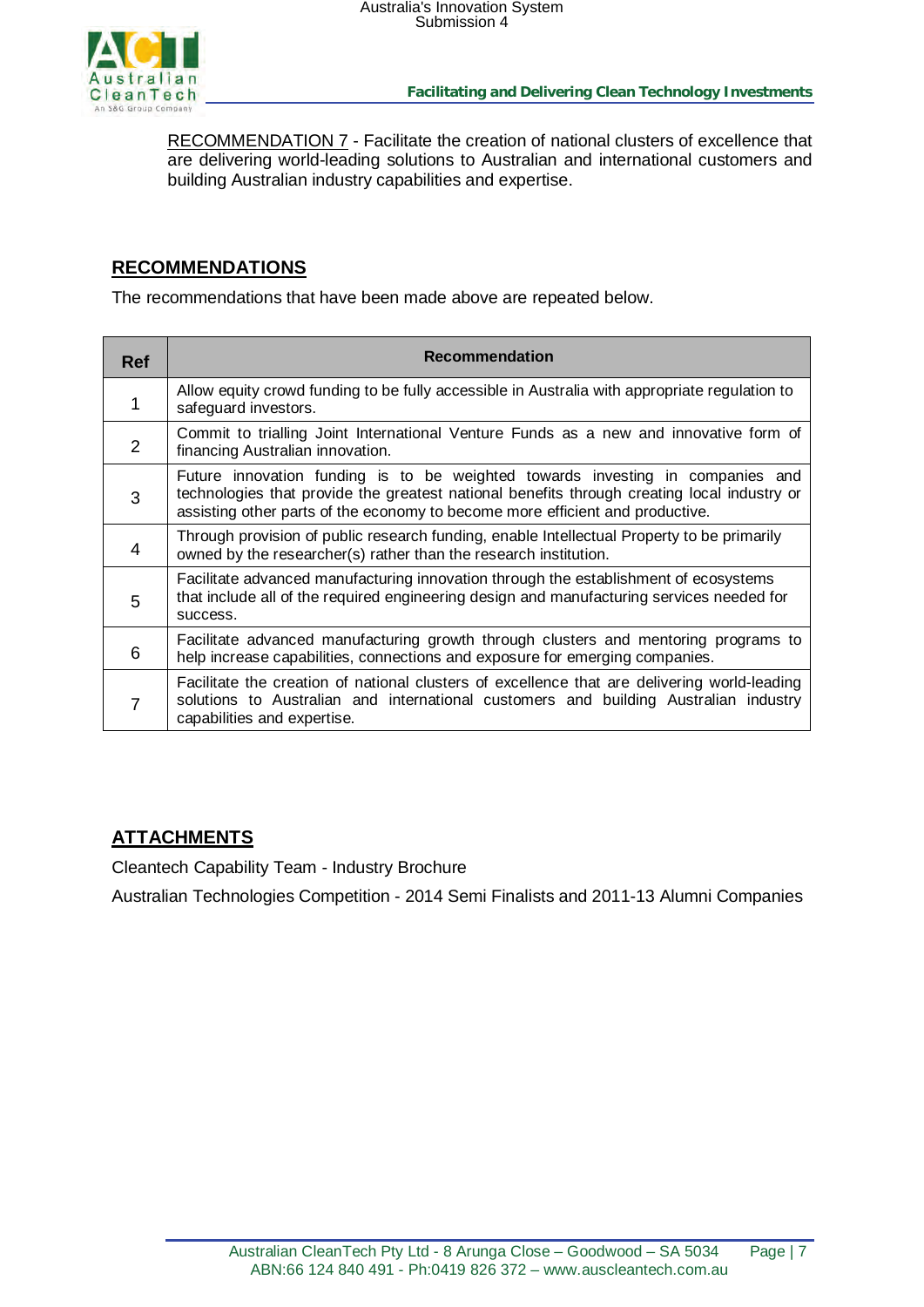

**Facilitating and Delivering Clean Technology Investments**

**Attachment Cleantech Cluster Flyer**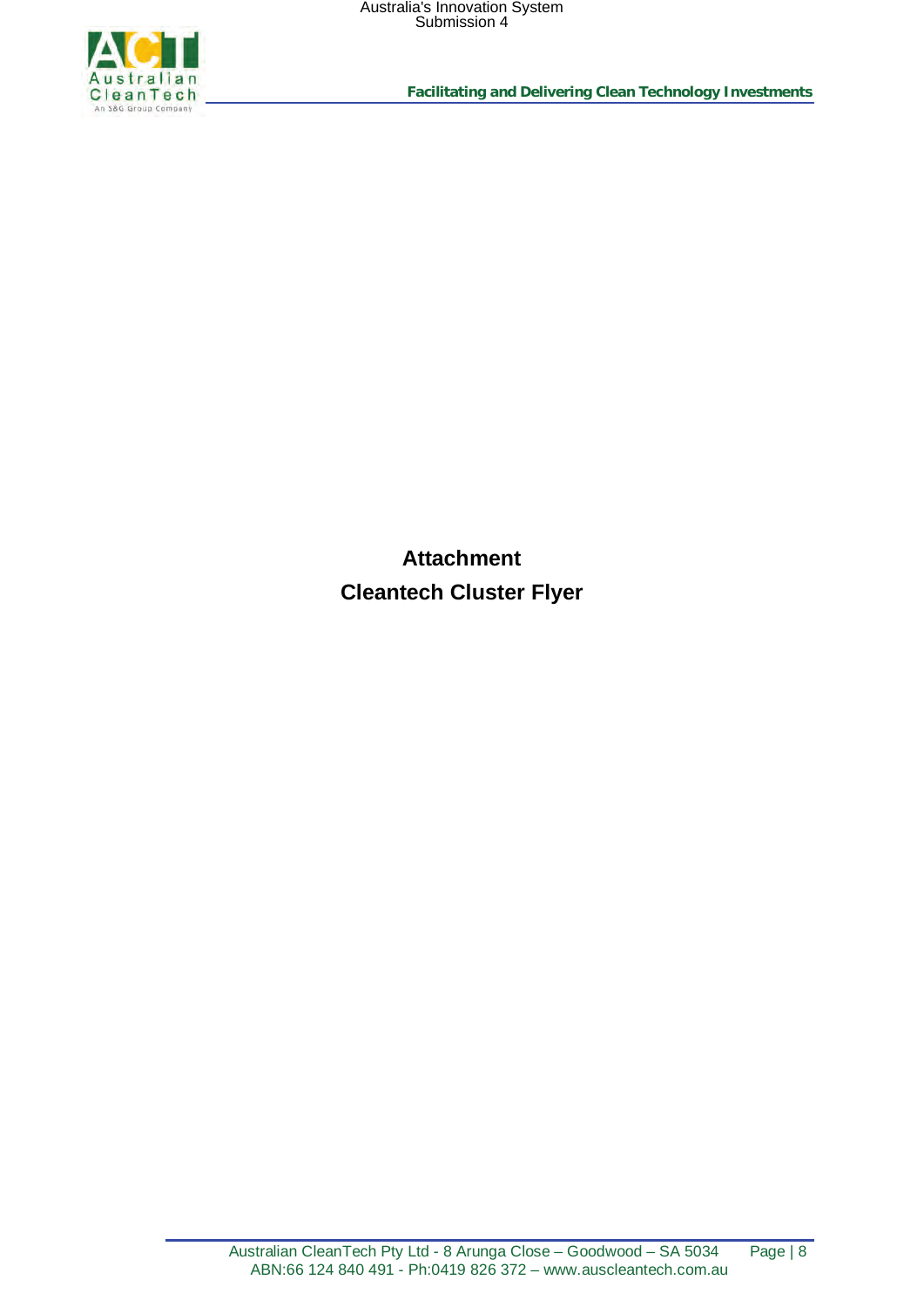

# **Cleantech Capability Teams**

# **Connecting Industry with Energy, Water, Waste and Environment Solution Providers**

We aim to provide a simple, easy and cost effective way in which the **Mining, Manufacturing** and **Built Environment Sectors** can interact with companies and organisations that provide cleantech solutions.

Cleantech companies provide a wide variety of solutions including products and services involved in renewable energy, water, waste, recycling, energy efficiency, energy storage, building products, transport technologies and environmental services.

# **A One-Stop-Shop for Energy, Water, Waste & Environment Solutions. FREE SERVICE TO INDUSTRY**

### **BENEFITS FOR INDUSTRY**

The uptake of cleantech solutions helps customers to become more efficient, competitive, resilient and sustainable.

This free service helps industry to find the best solutions for them in the quickest time.

This saves time, ensures good quality introductions and enables you to pick the right solution for your operations.



### **CLEANTECH CAPABILITY TEAMS**

We are a national network of over 250 companies that is industry-driven and industry-chaired. The Team administration is funded through a grant from the Australian Department of Industry, but the team is self-sufficient and commercially focussed.

# **WORKING WITH INDUSTRY**

When working with a company, we have found that the following three step process creates that greatest benefits:

#### **1. DEFINE PROBLEMS**

Meet with the Industry Client and discuss the biggest problems they face with respect to energy, water, waste or other environment related issues.

#### **2. SEARCH FOR SOLUTIONS**

Assess solution options and call for expressions of interest from solution providers. Assess responses and discuss options with Industry Client.

### **3. FACILITATE ENGAGEMENT**

Facilitate a workshop with Industry Client staff and solution providers on generic solutions available now and those that will be available in the near future. Work with Client staff to build knowledge and facilitate successful discussions.

#### **Contact Details:**

John O'Brien, Australian CleanTech [john.obrien@auscleantech.com.au](mailto:john.obrien@auscleantech.com.au)  0419 826 372

**Find out More at [www.cleantech-teams.com.au](http://www.cleantech-teams.com.au/)  Including the Full Team Directory**

**Supported by :** 

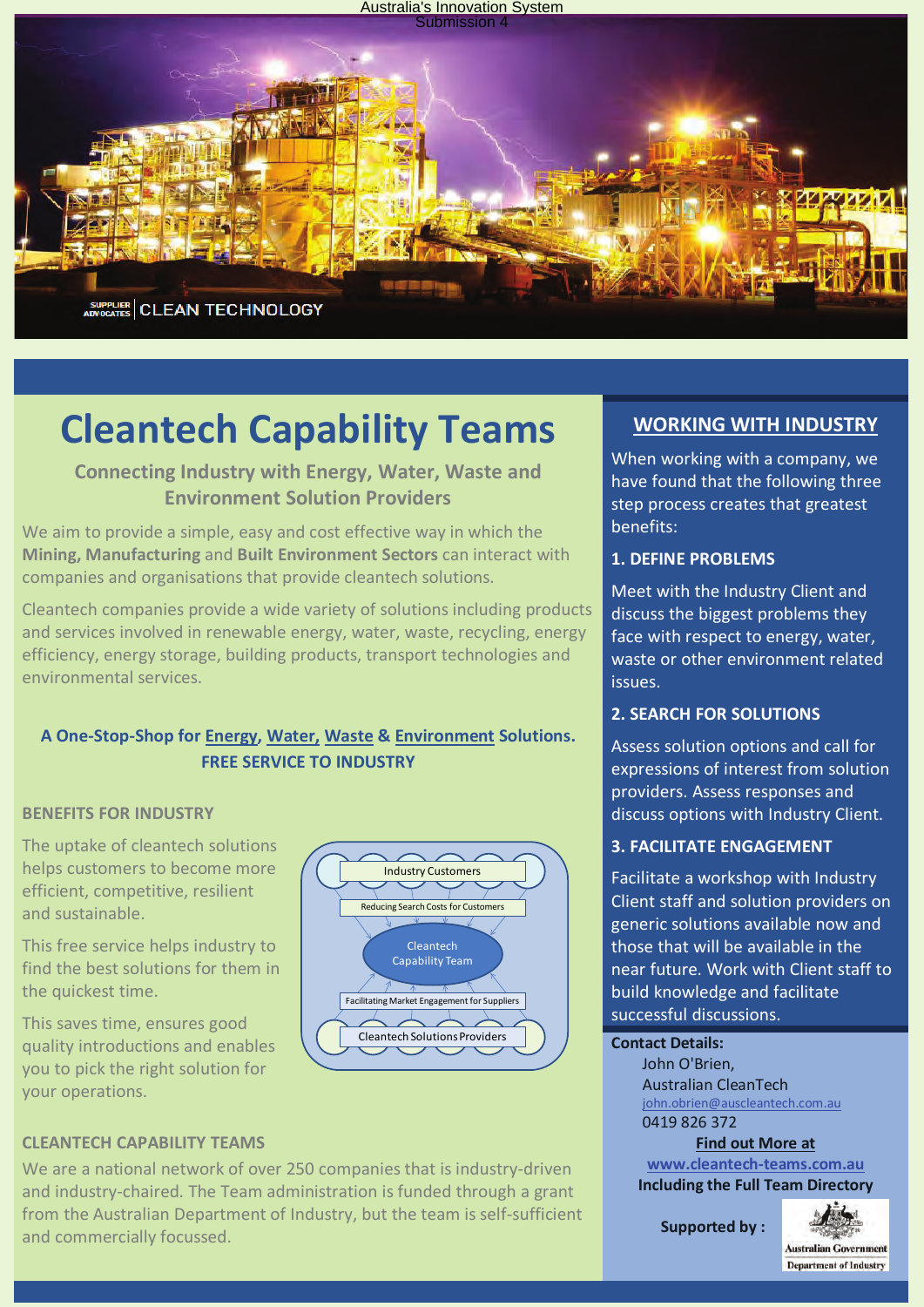

**Facilitating and Delivering Clean Technology Investments**

**Attachment Australian Technologies Competition**

> **2014 Semi Finalists & 2011-13 Alumni Companies**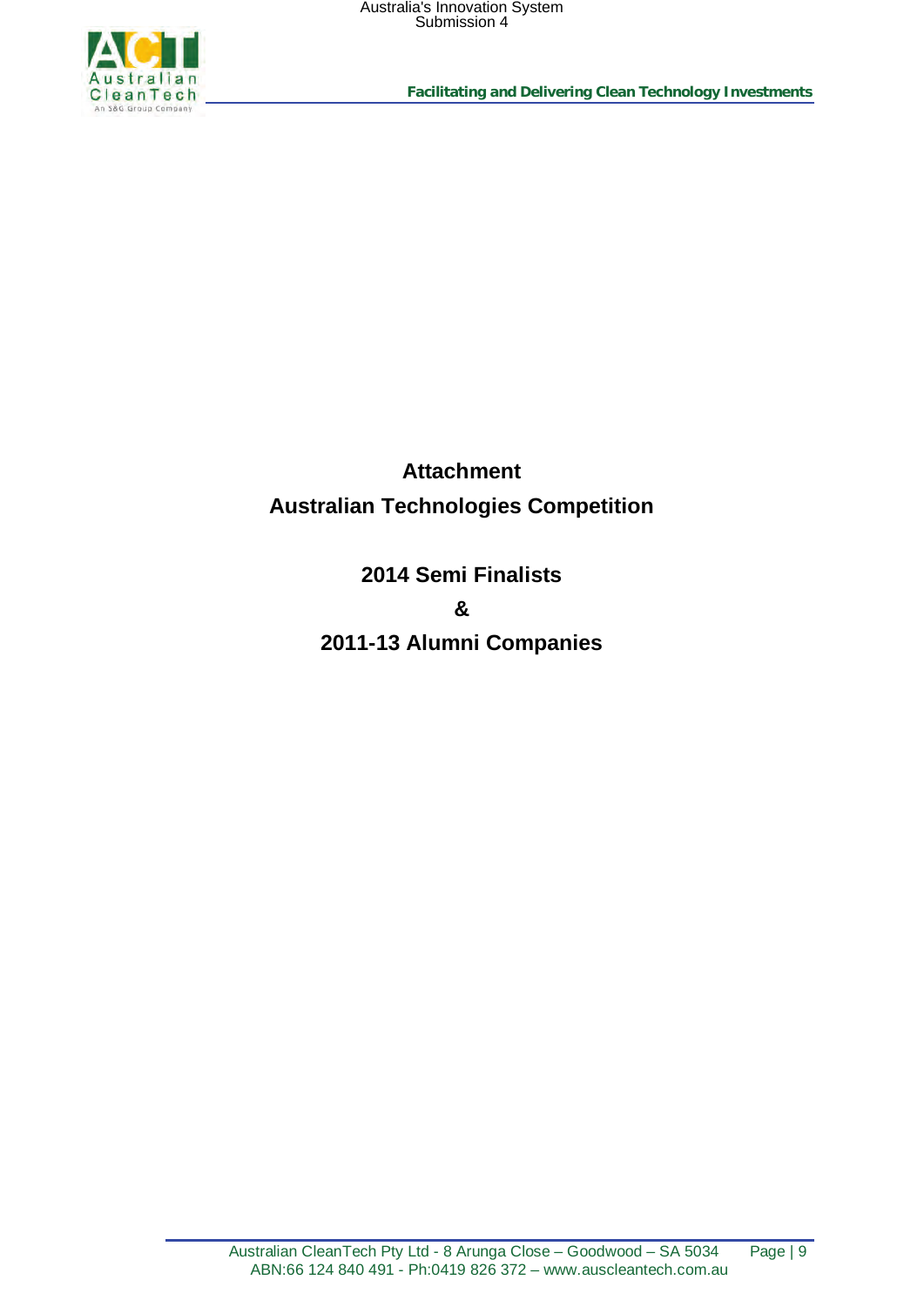

# **Australian Technologies Competition 2014 - Semi Finalist Overviews**

| <b>Name</b>               | Company                        | <b>State</b> | <b>ENVIRONMENT</b><br>ENVIRONMENT | <b>ENERGY</b> | FOOD                                                  | <b>MANUFACTURING</b> | MINING                                                                                                                                                                                                                                                                                                                                             | <b>WATER</b> | <b>Entry Summary</b>                                                                                                                                                                                                                                                                                                                                                                                                                                                                                                                                                                |  |
|---------------------------|--------------------------------|--------------|-----------------------------------|---------------|-------------------------------------------------------|----------------------|----------------------------------------------------------------------------------------------------------------------------------------------------------------------------------------------------------------------------------------------------------------------------------------------------------------------------------------------------|--------------|-------------------------------------------------------------------------------------------------------------------------------------------------------------------------------------------------------------------------------------------------------------------------------------------------------------------------------------------------------------------------------------------------------------------------------------------------------------------------------------------------------------------------------------------------------------------------------------|--|
| Jason Beath               | Acid<br>Solutions              | QLD          |                                   |               | $\mathsf{Y}$<br>Y<br>remote sites such as mine sites. |                      | Acid Solutions provides a solution to very quickly treat extremely large volumes of highly contaminated, low<br>pH, dissolved metal contaminated water to irrigation, drinking water or environmental release quality. Its<br>capabilities allow the treatment hundreds of millions of litres of contaminated water in-situ on difficult to access |              |                                                                                                                                                                                                                                                                                                                                                                                                                                                                                                                                                                                     |  |
| Ole Jochen<br>Stockhausen | Aeratron                       | <b>NSW</b>   | Y                                 | Y             |                                                       |                      |                                                                                                                                                                                                                                                                                                                                                    |              | Aeratron provides an energy saving, noise reducing fan/turbine technology suitable for applications in IT,<br>server cooling, medical devices, defence, and many more. With more than 10,000 units sold worldwide,<br>Aeratron is currently finalising its extended product range (light, different sizes, accessories), with all products<br>being the most energy efficient and quietest in their class.                                                                                                                                                                          |  |
| <b>Gary Finke</b>         | Aromatrix<br>Australia         | QLD          | Y                                 |               |                                                       | Y                    |                                                                                                                                                                                                                                                                                                                                                    |              | Aromatrix Australia's technology involves the treatment of air for removal of hazardous or odorous gases in<br>industrial settings. The heart of the treatment process uses bacterial (both autotrophic and heterotrophic)<br>inoculated on a packing media to absorb pollutants through the bio-film which are then degraded to simple<br>non-hazardous and non-odorous compounds. The process is environmentally sustainable and the operating<br>costs a fraction of more traditional forms of gas treatment.                                                                    |  |
| Yuri Obst                 | <b>Baleen Filters</b>          | <b>SA</b>    |                                   |               | Y                                                     |                      | Y                                                                                                                                                                                                                                                                                                                                                  | Y            | The Baleen filter is an engineered adaptation of the natural technique used by the class of filter-feeding whales<br>of the same name. Baleen employs a 'double-act' of high pressure, low volume sprays (one which dislodges<br>material caught by its filter media, whilst the other sweeps it away for collection) without need for downtime,<br>making it a truly continuous self-cleaning filter/separator with collected material often recognised as a resource<br>rather than as waste.                                                                                     |  |
| Elizabeth<br>Lette        | <b>BioGill</b>                 | <b>NSW</b>   |                                   |               | Y                                                     | Y                    |                                                                                                                                                                                                                                                                                                                                                    | Y            | BioGills are clean, green, proven bioreactors providing superior biological wastewater treatment at lower cost<br>and lower energy. BioGills use patented, flexible Nano Ceramic Membranes known as "gills" that are radically<br>different from conventional bioreactors. BioGills provide the ideal, oxygen-rich habitat for microorganisms to<br>rapidly grow and effectively "eat" the nutrients out of wastewater. With installations now in 7 countries, BioGills<br>are helping resorts, tourist parks and food/beverage processors achieve regulated discharge standards.   |  |
| Phil Hodgson              | Calix                          | <b>NSW</b>   |                                   |               |                                                       | Y                    |                                                                                                                                                                                                                                                                                                                                                    | Y            | Calix has invented, developed and patented the step-change in kiln ("calcination") technology needed to meet<br>the demand for CO2 emissions reductions, particularly for calcining carbonate minerals such limestone and<br>magnesite to oxides. Using indirect-counterflow heating, Calix reactors efficiently process minerals by<br>radiative heat transfer through a central reactor tube, producing oxides and enabling the capture of pure CO2.<br>The process gives control of the product reactivity, with reactivities up to ten times higher than convention<br>product. |  |
| Michael<br>Ottaviano      | Carnegie<br><b>Wave Energy</b> | <b>WA</b>    |                                   | Y             |                                                       |                      |                                                                                                                                                                                                                                                                                                                                                    |              | Named after a Greek sea goddess, the CETO Wave Energy Technology harnesses the enormous un-tapped<br>renewable energy present in our ocean's waves and converts it into two of the most valuable commodities<br>underpinning the sustainable growth of the planet; zero-emission electricity and zero-emission desalinated<br>water. Carnegie's design philosophy is to produce the most robust and lowest cost wave power technology.                                                                                                                                              |  |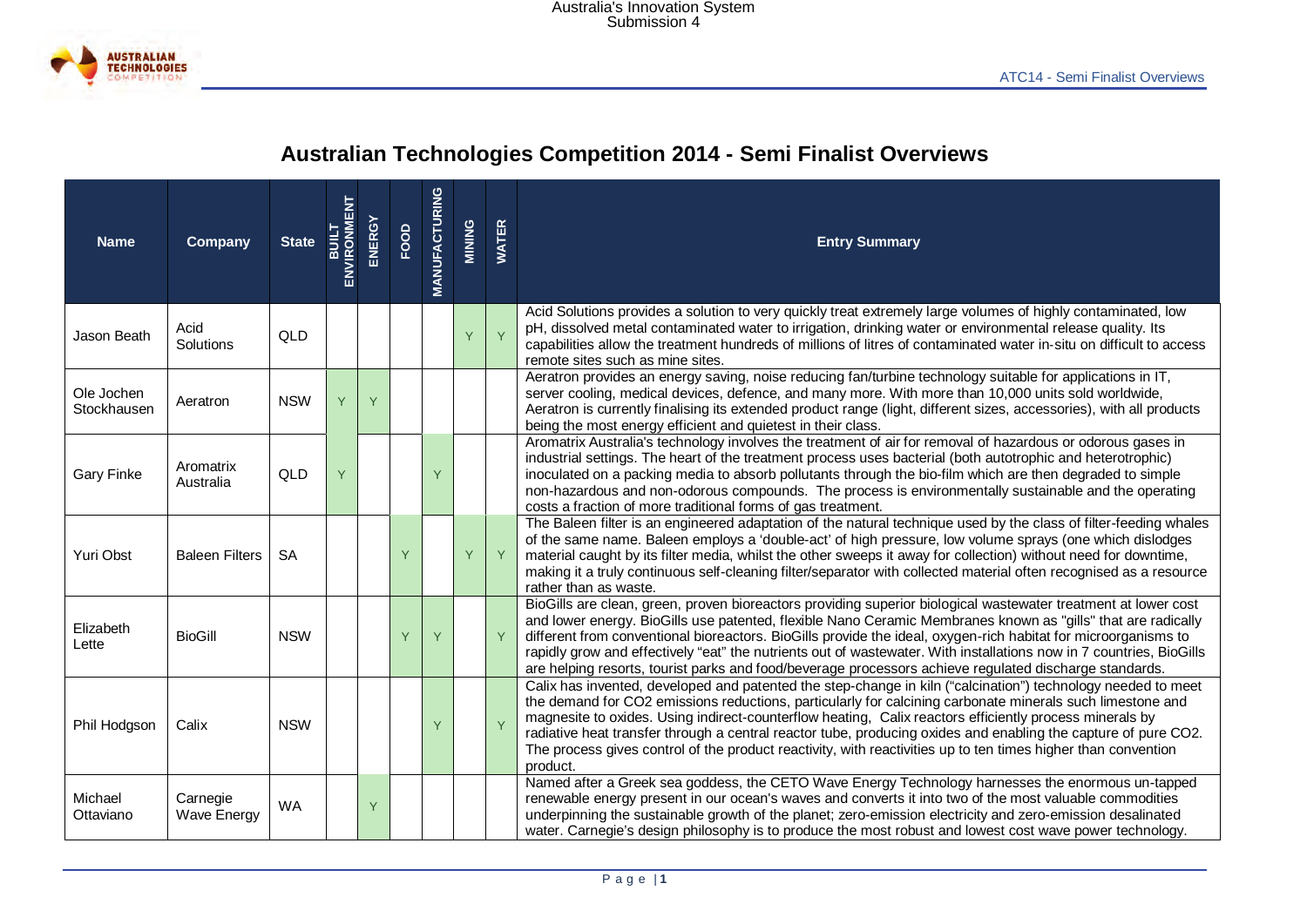

| <b>Name</b>             | <b>Company</b>                                                        | <b>State</b> | <b>ENVIRONMENT</b><br>ENVIRONMENT | ENERGY | FOOD | <b>MANUFACTURING</b> | MINING | <b>WATER</b>                                                                                                                                                                                                                                                                                                               | <b>Entry Summary</b>                                                                                                                                                                                                                                                                                                                                                                                                                                                                                                                                                                                                                              |  |
|-------------------------|-----------------------------------------------------------------------|--------------|-----------------------------------|--------|------|----------------------|--------|----------------------------------------------------------------------------------------------------------------------------------------------------------------------------------------------------------------------------------------------------------------------------------------------------------------------------|---------------------------------------------------------------------------------------------------------------------------------------------------------------------------------------------------------------------------------------------------------------------------------------------------------------------------------------------------------------------------------------------------------------------------------------------------------------------------------------------------------------------------------------------------------------------------------------------------------------------------------------------------|--|
| Tony Formica            | <b>CINTEP</b>                                                         | QLD          | Y                                 | Y      |      |                      |        | Y                                                                                                                                                                                                                                                                                                                          | CINTEP's Recycling Shower system reduces water and energy consumption from showering by 70% without<br>reducing flow rate, temperature, or time in the shower. For every 3.3 litres at the showerhead, we only use 1.0<br>litre of water. Other features include: built-in chlorine filter, touch screen display with shower usage information,<br>remote control option, and very precise digital temperature control.                                                                                                                                                                                                                           |  |
| Robert<br>Stevenson     | Ecoult                                                                | <b>NSW</b>   |                                   | Ÿ      |      |                      |        |                                                                                                                                                                                                                                                                                                                            | UltraBattery energy storage solutions are safe and has complete existing end-of-life recycling. Combined with<br>Ecoult's enabling software and hardware, UltraBattery outperforms its competitors in longevity, cycle life,<br>efficiency and performance. UltraBattery is a hybrid lead-acid energy storage device containing both an<br>ultracapacitor and a battery in a common electrolyte. It provides a 13x increase in longevity over traditional<br>lead acid batteries when operated in high rate charge and discharge applications.                                                                                                    |  |
| Greg<br>Solomon         | Eden Energy<br>(Carbon)                                               | <b>WA</b>    | Y                                 |        |      | Y<br>conductivity.   |        | Eden Energy converts methane into hydrogen and carbon nanotubes without producing CO2 by using its<br>proprietary catalytic pyrolysis process. The produced Carbon Nanotubes and be used as an additive to<br>concrete or polymers to significantly increase compressive and flexural strength, and electrical and thermal |                                                                                                                                                                                                                                                                                                                                                                                                                                                                                                                                                                                                                                                   |  |
| Euan<br>Beamont         | Energy<br><b>Farmers</b><br>Australia                                 | <b>WA</b>    |                                   | Y      | Y    |                      |        |                                                                                                                                                                                                                                                                                                                            | Energy Farmers has created an on farm, waste to energy solution for poultry manure. The system enables<br>farmers to alleviate the problems of on farm storage of poultry waste, use heat generated through the process<br>for their farming operation and produce high value, nutrient rich by-products to sell. The by-product of the<br>process is biochar, an increasingly in demand product for soil conditioning. The advantage of our technology is<br>that it is continuous flow, can handle a wide range of waste types, is simple to operate and maintain and can<br>process the litter without the addition of other feedstocks.       |  |
| Andrew<br>Proud         | <b>Global Future</b><br>Solutions                                     | QLD          |                                   |        | Y    |                      |        |                                                                                                                                                                                                                                                                                                                            | Global Future Solutions (GFS) has developed and patented a method of producing surfactin. Surfactin is one<br>of the most powerful biosurfactants available. Our unique approach uses Bacillus subtilis and the surfactin it<br>produces to manufacture a poultry house sanitizer that far exceeds the effectiveness of currently used toxic<br>sanitizers. Unlike current products, GFS Poultry Protect can be used to treat both the shed and the litter.It is<br>cost effective for the grower as it produces healthier birds and is effective over an extended period of time<br>controlling pathogens & pests, while also controlling odour. |  |
| Trevor<br><b>Bayley</b> | Green<br><b>Distillation</b><br>Technologies<br>Corporation<br>(GDTC) | <b>VIC</b>   |                                   | Y      |      |                      |        |                                                                                                                                                                                                                                                                                                                            | GDTC recovers energy from end of life tyres. The technology, known as Destructive Distillation, which is based<br>in pyrolysis, breaks down the rubber in a tyre into its constituent atoms. Some of these recombine into a<br>hydrocarbon vapour which is extracted and condensed into a 'manufactured' oil comparable to a light crude or<br>a #2 diesel fuel. Of 100% energy utilised in the manufacture of a new tyre, GDTC recovers approximately 65%<br>in the form of oil and carbon.                                                                                                                                                      |  |
| David Anstee            | GreenSync                                                             | <b>VIC</b>   |                                   | Y      |      |                      |        |                                                                                                                                                                                                                                                                                                                            | GreenSync is a technology company in the energy analytics area. The company's technology uses cloud<br>computing to simulate energy system constraints enabling it to locate, profile and forecast upcoming problems.<br>GreenSync is working with major utilities to reach their customers, and enrol them into demand management<br>programs.                                                                                                                                                                                                                                                                                                   |  |
| Kyle Wolff              | Hydrasyst                                                             | QLD          | Y                                 |        |      | Y                    |        | $\overline{Y}$                                                                                                                                                                                                                                                                                                             | Kerawash™ is a patented and disruptive water recycling technology for continuous batch washers (CBW) in<br>the commercial laundry industry. Commercial laundry is one of the largest consumer of potable water and<br>generator of polluted waste water. Using Kerawash, a typical commercial laundry operation will reduce water<br>use by up to 80% reduce energy use by up to 70% and reduce water pollution loading in trade waste.                                                                                                                                                                                                           |  |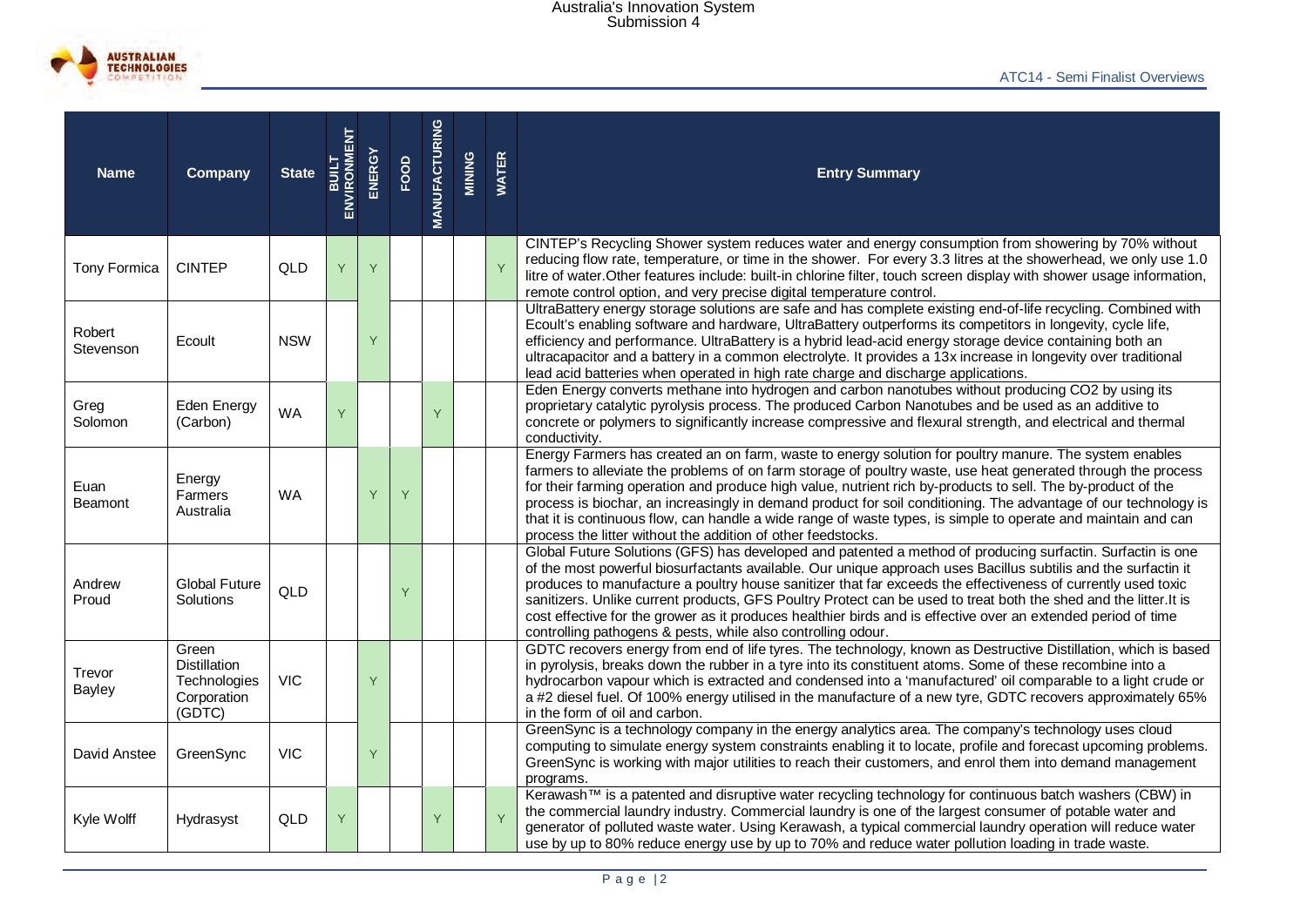

| <b>Name</b>          | Company                         | <b>State</b> | <b>ENVIRONMENT</b><br>ENVIRONMENT | ENERGY | FOOD | <b>MANUFACTURING</b> | MINING | <b>WATER</b> | <b>Entry Summary</b>                                                                                                                                                                                                                                                                                                                                                                                                                                                                                                                                                                                                                                                                                                                                                                                                                                              |  |  |
|----------------------|---------------------------------|--------------|-----------------------------------|--------|------|----------------------|--------|--------------|-------------------------------------------------------------------------------------------------------------------------------------------------------------------------------------------------------------------------------------------------------------------------------------------------------------------------------------------------------------------------------------------------------------------------------------------------------------------------------------------------------------------------------------------------------------------------------------------------------------------------------------------------------------------------------------------------------------------------------------------------------------------------------------------------------------------------------------------------------------------|--|--|
| Gary Bertuch         | <b>HySSIL</b>                   | <b>VIC</b>   | Y                                 |        |      |                      |        |              | HySSIL is commercialising a range of green, lightweight, sustainable building products based on the CSIRO's<br>biomimicry and geopolymer technologies, which will make construction of housing and commercial buildings<br>significantly more affordable and sustainable. The HySSIL products currently being commercialised are<br>geopolymer lightweight cellular precast wall panels and flooring systems and geopolymer lightweight roof tiles.                                                                                                                                                                                                                                                                                                                                                                                                               |  |  |
| Gennadiy<br>Sukhinin | InnovEco<br>Australia           | <b>VIC</b>   |                                   |        |      |                      | Y      |              | InnovEco developed a new process based on the ion exchange (IX) technology which solves some problems<br>in the existing copper extraction processes. One particular problem is the presence of large quantities of fines<br>fractions in the ore which significantly reduces the efficiency of the traditional technologies. Proposed IX<br>process can recover over 90% of copper and other metals from fines, clays and low grade minerals in a cost<br>effective way in comparison to less than 50% using traditional methods.                                                                                                                                                                                                                                                                                                                                |  |  |
| Jolleh Abshar        | Magellan<br>Power               | <b>WA</b>    |                                   | Y      |      |                      |        |              | The GPSS-SWR is an energy storage solution consisting of solar panels, a four quadrant inverter, lithium<br>batteries and a battery monitoring system. It is designed to correct power quality problems associated with the<br>Single Wire Earth Return transmission system used in regional areas.                                                                                                                                                                                                                                                                                                                                                                                                                                                                                                                                                               |  |  |
| Emma Davis           | Marinova                        | <b>TAS</b>   |                                   |        | Y    | Y                    |        |              | Marinova is a biotechnology company focused on developing innovative medical and nutritional applications<br>from marine plants. Specifically, Marinova's manufacturing facility is targeted to the extraction of sulphated<br>polysaccharides known as fucoidan from brown seaweeds. Marinova's solvent free Maritech® extraction<br>technology generates a high volume of aqueous by-product containing significant quantities of nutrients and<br>minerals beneficial in horticultural applications. This by-product is being commercialised to achieve increased<br>crop yields and qualities.                                                                                                                                                                                                                                                                |  |  |
| Geoffrey Bell        | Microbiogen                     | <b>NSW</b>   |                                   | Y      |      |                      |        |              | Microbiogen leads the world in the development of new and novel strains of the yeast Saccharomyces<br>cerevisiae (SC). The yeast SC underpins over US\$300 billion in products per year and is the most widely<br>utilised industrial micro-organism in the world by a factor of 100 times. Microbiogen's technology is unique in<br>that it utilises advanced breeding technologies to develop new and industrial characteristics that are unable to<br>be developed through genetic engineering approaches. Specific areas of successful development by<br>Microbiogen include adding the ability to metabolise xylose, the ability to grow at industrial rates on non-sugar<br>low value waste streams such as glycerol and organic acids, higher tolerance to temperatures, faster and more<br>efficient fermentations when producing alcohol amongst others. |  |  |
| Callum<br>McCracken  | Minnovare                       | <b>WA</b>    | Y                                 |        |      |                      | Ÿ      |              | Minnovare has found the solution to time consuming land surveying methods when aligning a drill rig by<br>developing the Azimuth Aligner. The device is easy for drillers to use and significantly improves the<br>operational performance and productivity of setting up a drill rig to a heading and inclination by reducing the<br>time needed to physically align a drill rig from more than 1.5 hours to just five minutes.                                                                                                                                                                                                                                                                                                                                                                                                                                  |  |  |
| Stephanie<br>Moroz   | Nano-<br>Nouvelle               | QLD          |                                   | Y      |      |                      |        |              | Nano-Nouvelle's Tin Nanode increases the energy density of lithium ion batteries by up to 50% compared to<br>the current graphite technology. This will allow thinner batteries to last longer in applications such as mobile<br>phones and tablets in particular, and will provide benefits in most other applications.                                                                                                                                                                                                                                                                                                                                                                                                                                                                                                                                          |  |  |
| Michael<br>Vainer    | Polymeric<br>Powders<br>Company | <b>VIC</b>   |                                   |        |      | Y                    |        |              | The company has developed environmentally sustainable technologies for utilising reclaimed natural/synthetic<br>rubber crumb (including tyre crumb) as raw materials for the manufacture of a new engineering material -<br>Polymeric Powders. The powders are a genuine partial substitute for the more costly natural/synthetic rubber<br>base polymers required by industrial and automotive rubber products manufacturers, as well as a valuable<br>ingredient for plastic-rubber composite materials manufacturing in their own right including 3D printing.                                                                                                                                                                                                                                                                                                 |  |  |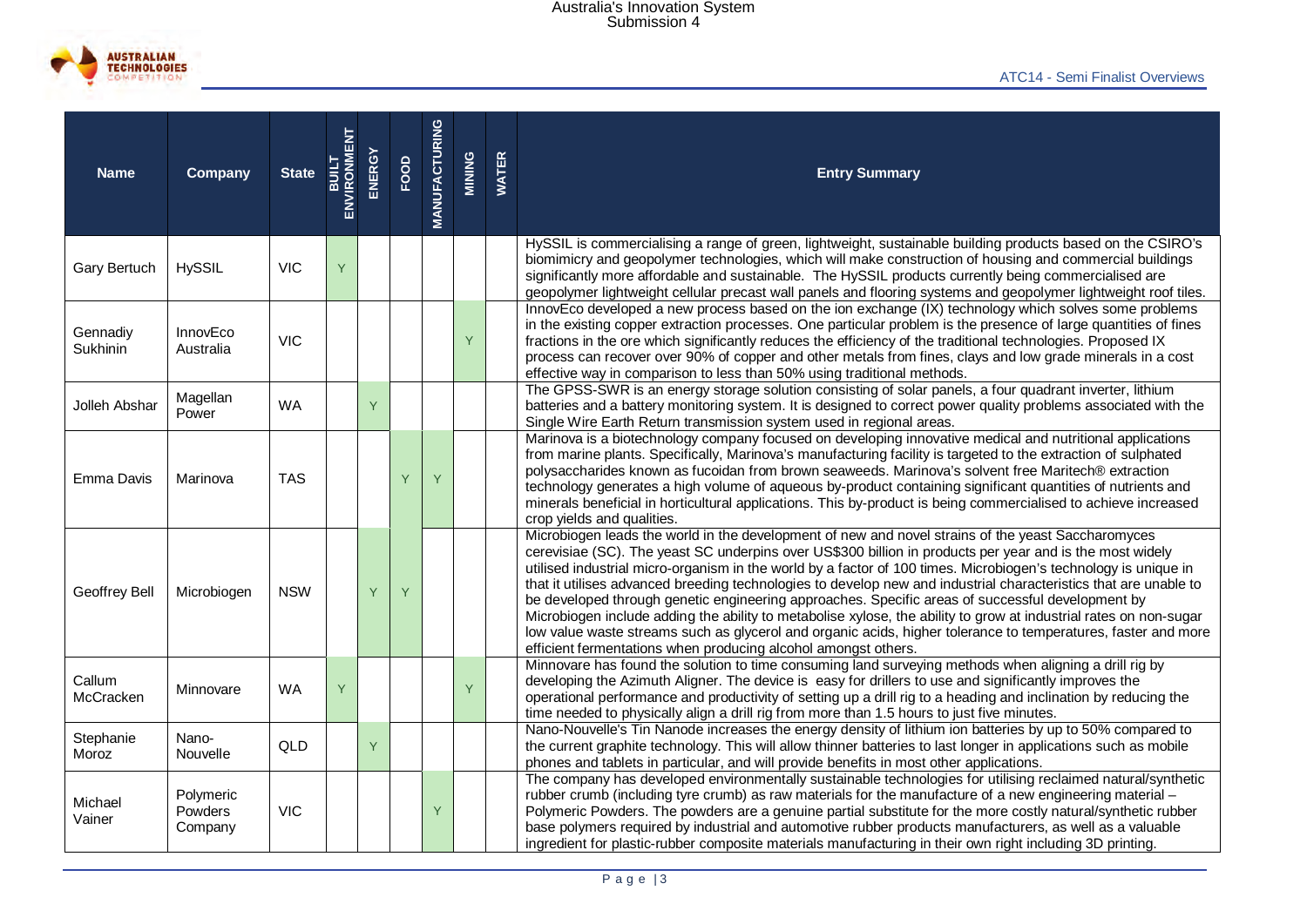

| <b>Name</b>          | Company                             | <b>State</b> | <b>ENVIRONMENT</b><br>ENVIRONMENT | ENERGY | FOOD | <b>MANUFACTURING</b> | MINING | <b>WATER</b> | <b>Entry Summary</b>                                                                                                                                                                                                                                                                                                                                                                                                                                                                                                                                                                                                                                             |
|----------------------|-------------------------------------|--------------|-----------------------------------|--------|------|----------------------|--------|--------------|------------------------------------------------------------------------------------------------------------------------------------------------------------------------------------------------------------------------------------------------------------------------------------------------------------------------------------------------------------------------------------------------------------------------------------------------------------------------------------------------------------------------------------------------------------------------------------------------------------------------------------------------------------------|
| Phillip<br>Henshall  | QuikCool<br>Cooling<br>Technologies | <b>SA</b>    |                                   | Ÿ      | Y    |                      |        |              | Quickcool's product is a thermal storage system that can store cold energy in special ice bank tanks using<br>cheaper off peak electricity at night to then provide cold energy during the day to commercial refrigeration<br>medium temperature applications. It is in simple terms "special ice" and is capable of achieving reductions in<br>energy costs of up to 50% compared to alternative systems.                                                                                                                                                                                                                                                       |
| <b>Bob Cart</b>      | RayGen<br>Resources                 | <b>VIC</b>   | Y                                 | Y      |      | Y                    | Y      |              | RayGen Resources is developing Concentrated Solar Photovoltaic (CSPV) technology that may soon produce<br>the cheapest energy in the world. RayGen uses sun-tracking mirrors called heliostats to concentrate sunlight<br>onto high-efficiency, multi-junction solar cells that were originally designed for use in space. RayGen's system<br>weighs half that of typical PV systems, is upgradeable and scaleable, redeployable and self-calibrating,<br>cheaper than other CSP solutions and more powerful than other PV solutions.                                                                                                                            |
| Prof Chem<br>Nayar   | Regen Power                         | <b>WA</b>    |                                   |        |      |                      | Ÿ      |              | Regen Power has designed and developed a fully integrated innovative HybridGEN TM Power Pack generator<br>with variable speed diesel generator, solar/wind and battery pack with load management and control system.<br>HybridGen saves 85% fuel over a conventional generator and avoids 25 tons of CO2 per 10KW generator /<br>year. Hybridgen is better because it overcomes problems that conventional diesel gens experiences such as:<br>the engine operating on low load efficiency affecting wet stacking and cylinder glazing; poor fuel efficiency;<br>poor reliability; maintaining stable voltage and frequency under varying solar and wind inputs. |
| <b>Tim Kealy</b>     | Rheology<br>Solutions               | <b>VIC</b>   |                                   | Y      | Y    | Y                    | Y      |              | Rheology Solutions has brought to market novel technologies for an online process control instrument that<br>delivers real-time data to afford better quality control for production processes, initially in the food, personal<br>care and, later, mining and other sectors. The instrument is an 'OnLine Rheometer' (OLR), which measures<br>and delivers a characteristic flow curve for a liquid in a pipe in real time.                                                                                                                                                                                                                                     |
| Malcolm<br>Robertson | Robertson<br>Technology             | <b>WA</b>    |                                   | Y      |      |                      |        | Y            | The Robertson Technology provides a measurement of efficiency and fluid flow rates of motor driven devices<br>such as pumps, blowers, and hydro-turbines, by thermodynamic methods. It is accurate and stable differential<br>temperature measurement (< 0.001°C over 10 years), can be portable or fixed and has low maintenance costs.                                                                                                                                                                                                                                                                                                                         |
| Robin Bean           | Safelash                            | <b>NSW</b>   |                                   |        |      | Y                    |        |              | The Safelash patented lashing harnesses for containers on ships significantly cuts processing times (0.5-2<br>hours), are ergonomically superior and greatly reduce the load (-90%) on workers. Its electronic actuator further<br>reduces effort and provides process assurance. This will improve operational security and cut insurance<br>costs. Labour reductions and fuel savings will deliver significant direct savings per lift.                                                                                                                                                                                                                        |
| Mark<br>Halliwell    | Taggle<br><b>Systems</b>            | <b>NSW</b>   | Y                                 |        |      |                      |        | Y            | Taggle Systems has developed a radio-based telemetry system which is being deployed as Australia's first<br>dedicated M2M telecommunications network. Its aim is provide a means by which to gather small amounts of<br>data from millions of devices at low cost hitherto unavailable. The system comprises low-cost, low-power<br>transmitters which send small data packets hourly from, say, water meters for over 10 years on a single AA<br>battery to a receiver.                                                                                                                                                                                         |
| Robert<br>Romer      | TankPro                             | <b>NSW</b>   | Y                                 |        | Y    | Y                    |        | Y            | The TankPro Unit is a small, portable, stand alone water sterilising unit that provides eco-friendly re-use of<br>stored or collected water. The primary use for the TankPro unit is for sterilizing diseased water containing<br>human harmful bacteria, micro-organisms, pathogens and viruses that is responsible for the deaths of millions<br>of people every year in developing countries that do not have access to clean, safe sterile water.                                                                                                                                                                                                            |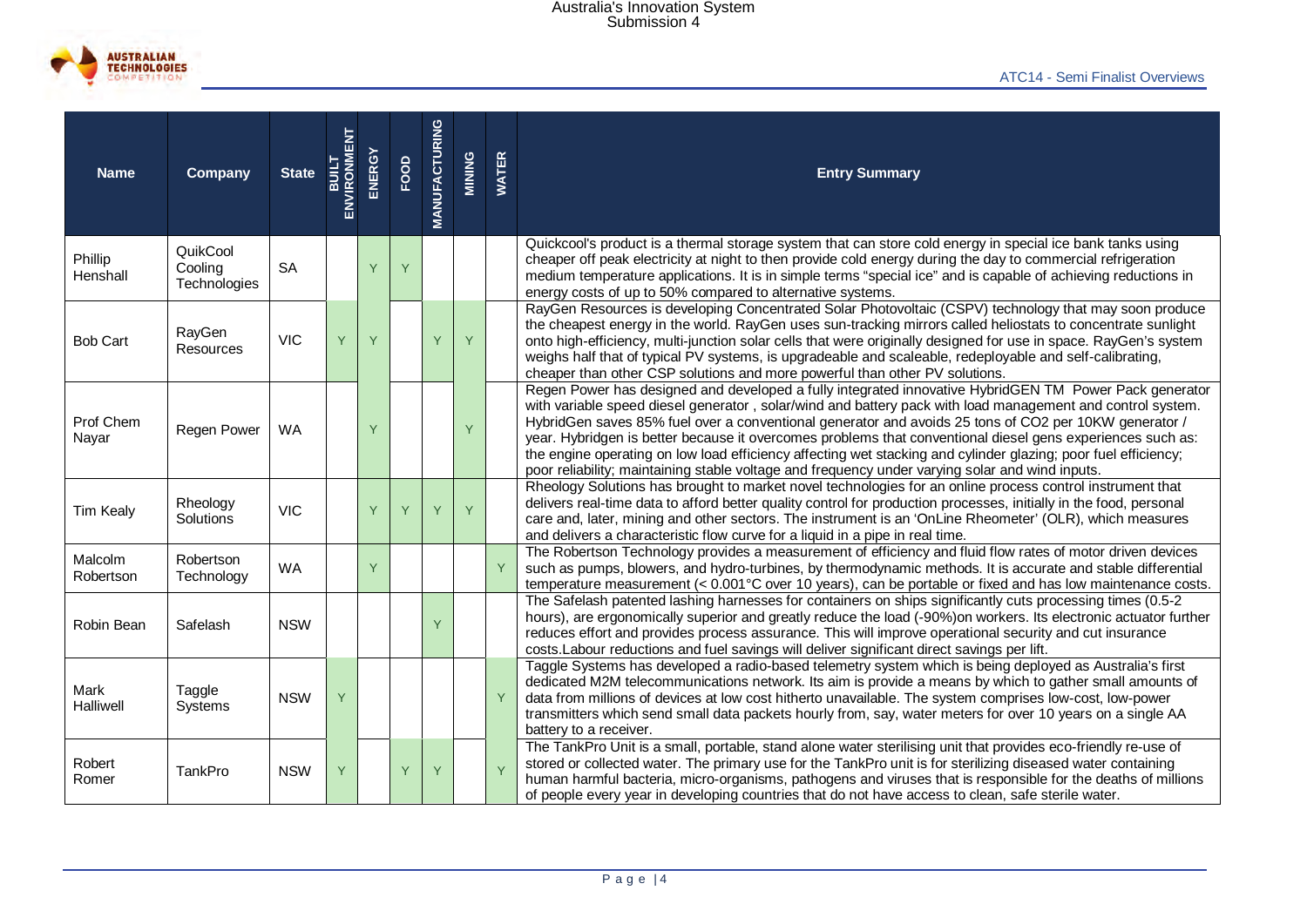

| <b>Name</b>              | Company                           | State<br>BULT<br>ENVIRONMENT |   | ENERGY | FOOD | <b>MANUFACTURING</b> | MINING                                                                                                                                                                                                                                                                                                                                               | <b>WATER</b>                                                                                                                                                                                                                                                                                                                                                                                                                                                                                                                                           | <b>Entry Summary</b>                                                                                                                                                                                                                                                                                                                                                                                                                                                                                                                            |
|--------------------------|-----------------------------------|------------------------------|---|--------|------|----------------------|------------------------------------------------------------------------------------------------------------------------------------------------------------------------------------------------------------------------------------------------------------------------------------------------------------------------------------------------------|--------------------------------------------------------------------------------------------------------------------------------------------------------------------------------------------------------------------------------------------------------------------------------------------------------------------------------------------------------------------------------------------------------------------------------------------------------------------------------------------------------------------------------------------------------|-------------------------------------------------------------------------------------------------------------------------------------------------------------------------------------------------------------------------------------------------------------------------------------------------------------------------------------------------------------------------------------------------------------------------------------------------------------------------------------------------------------------------------------------------|
| Dr. Caroline<br>Noller   | The Footprint<br>Company<br>(TFC) | <b>NSW</b>                   | Y |        |      |                      |                                                                                                                                                                                                                                                                                                                                                      |                                                                                                                                                                                                                                                                                                                                                                                                                                                                                                                                                        | TFC has developed a cloud based Life Cycle Assessment platform "Plan8 iQ" which resolves the critical need<br>to connect building designers with whole-of-life environmental information at the point of design. It successfully<br>eliminates two fundamental barriers to more sustainable buildings being, the cost and time intensity of<br>assessments. Plan8 iQ achieves a factor 10 reduction in these barriers, which TFC hopes will deliver radical<br>innovation.                                                                      |
| Jeffrey Moore            | Virtual<br>Curtain                | <b>WA</b>                    |   |        |      |                      | Y                                                                                                                                                                                                                                                                                                                                                    | Y                                                                                                                                                                                                                                                                                                                                                                                                                                                                                                                                                      | The Virtual Curtain technology purifies mine wastewater in a rapid, more-effective way that does not require<br>substantial infrastructure or difficult chemistry to achieve. The treatment involves the formation of hydrotalcite,<br>a layered mineral that simultaneously incorporates many of the contaminants already present in the<br>wastewater in a synergistic way into it's structure. The development of the Virtual Curtain technology<br>challenges the longstanding paradigm of the use lime to treat acidic mining wastewaters. |
| Dr Penelope<br>Mitchell  | <b>WDU</b><br>Sustainability      | QLD                          |   |        |      |                      | WDU Sustainability's OSCA (On-Site Composting Apparatus) is an automated, aerobic composting technology<br>designed for on-site management of organic waste. Using minimal energy, OSCA processes food waste,<br>agricultural waste, compostable packaging, paper and cardboard, manure, and green waste into safe, stable,<br>high quality compost. |                                                                                                                                                                                                                                                                                                                                                                                                                                                                                                                                                        |                                                                                                                                                                                                                                                                                                                                                                                                                                                                                                                                                 |
| Richard<br><b>Turner</b> | <b>ZEN</b><br>Technologies        | <b>SA</b>                    |   |        |      |                      |                                                                                                                                                                                                                                                                                                                                                      | The ZEN Freedom PowerBank is a residentially sized Energy Storage System with unique aggregated fleet<br>control designed as alternative infrastructure for Utilities to maximise the value of existing grid infrastructure<br>through "edge of grid" energy storage. The system features large format lithium ion phosphate cells for<br>compact long life use. And a full Battery Operating System (BOS) for intelligent distributed control on the grid.<br>The system comes standard with 20kWh of Energy Storage with options for 10kWh or 40kWh. |                                                                                                                                                                                                                                                                                                                                                                                                                                                                                                                                                 |
| Daniel Zafir             | Zenogen                           | <b>NSW</b>                   |   | Y      |      | Y                    |                                                                                                                                                                                                                                                                                                                                                      |                                                                                                                                                                                                                                                                                                                                                                                                                                                                                                                                                        | Hydrogen is the fastest growing industrial gas market worldwide, worth US\$150B annually, for use in the<br>manufacture of metals, chemicals, semiconductors and food products. The tradional methods of producing<br>hydrogen involve fossil fuels or electrolysis using platimum catalysts. Zenogen's technology is a proprietary<br>electro-catalyst that eliminates platinum metals, reducing the cost of catalysts potentially to 1/10th of today's<br>prices, with a demonstrated improvement in energy efficiency of over 30%.           |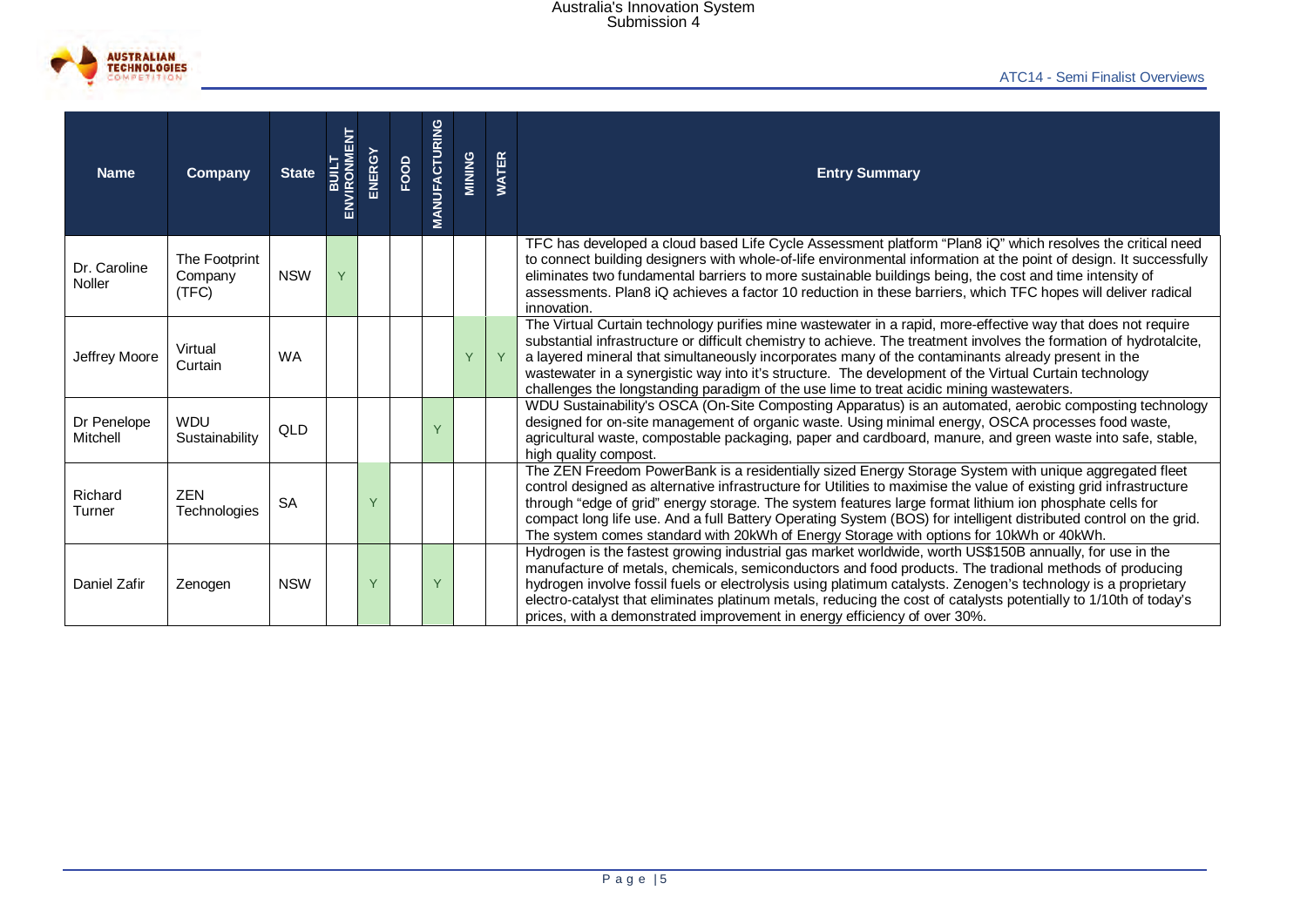

# **Competition Alumni Companies**

## **2013 Finalists & Semi Finalists**

| Company                                         | <b>Company Overview</b>                                                                                                                                                                                                                                                                                                                                                                                                                                                                                   | <b>Website</b>                |
|-------------------------------------------------|-----------------------------------------------------------------------------------------------------------------------------------------------------------------------------------------------------------------------------------------------------------------------------------------------------------------------------------------------------------------------------------------------------------------------------------------------------------------------------------------------------------|-------------------------------|
|                                                 | <b>AUSTRALIAN WINNER 2013 &amp; MANUFACTURING CLEANTECH AWARD WINNER</b>                                                                                                                                                                                                                                                                                                                                                                                                                                  |                               |
| <b>BluGlass Limited</b>                         | BluGlass is a semiconductor company bringing to market a breakthrough in the LED lighting and solar<br>industries called Remote Plasma Chemical Vapour Deposition (RPCVD). RPCVD is a revolutionary<br>approach to the manufacture of group III nitrides which are essential components of millions of<br>electronic and power devices.                                                                                                                                                                   | www.bluglass.com.au           |
| <b>MINING CLEANTECH AWARD WINNER</b>            |                                                                                                                                                                                                                                                                                                                                                                                                                                                                                                           |                               |
| <b>Global Future</b><br>Solutions               | Global Future Solutions (GFS) is an Australian Biotechnology company producing environmentally<br>friendly products for the Oil and Gas, Poultry, Life Sciences and Sanitisation Industries. This<br>submission is focussed the Oil and Gas industry, specifically the highly controversial unconventional<br>gas extraction. GFS MEGR 102 is unique in that it utilises bacteria and bio surfactin to replace toxic<br>chemicals and outperforms the competitor's products in all gas well environments. | www.globalfuturesolutions.com |
| <b>BUILT ENVIRONMENT CLEANTECH AWARD WINNER</b> |                                                                                                                                                                                                                                                                                                                                                                                                                                                                                                           |                               |
| Organic Response                                | Organic Response is a revolutionary lighting control system using Distributed Intelligence to deliver<br>maximum energy savings with optimal occupancy comfort. Uniquely, the technology requires no<br>additional design, hardware, wiring orcommissioning to install. The system allows other building<br>management systems to access and exploit its real time, location specific occupancy information to<br>make more intelligent decisions and improve their own energy efficiency.                | www.organicresponse.com.au    |
|                                                 | <b>ARENA RENEWABLE ENERGY AWARD WINNER</b>                                                                                                                                                                                                                                                                                                                                                                                                                                                                |                               |
| <b>Specialty Coatings</b>                       | EnerSheet <sup>™</sup> is a large format resin-impregnated fibreglass composite roof sheeting product with embedded thin film solar photovoltaic (PV) material. EnerSheet <sup>™</sup> is easy to install and is Australia's<br>only building-integrated PV (BiPV) roofing material.                                                                                                                                                                                                                      | www.specialty.com.au          |
|                                                 | <b>FOOD &amp; BEVERAGE CLEANTECH AWARD WINNER</b>                                                                                                                                                                                                                                                                                                                                                                                                                                                         |                               |
| Z-Filter                                        | Z-Filter separates solids from liquids, by trapping them inside a single, zippered, filter element a<br>'Sock'. The Z-Filter continuously filters separates, rolls, compacts and compresses the solids inside<br>the sock expelling the liquids to provide a dry cake. Z-Filter's 'Filtration Innovation' is the most efficient<br>means available to separate solids from liquids.                                                                                                                       | www.z-filter.com              |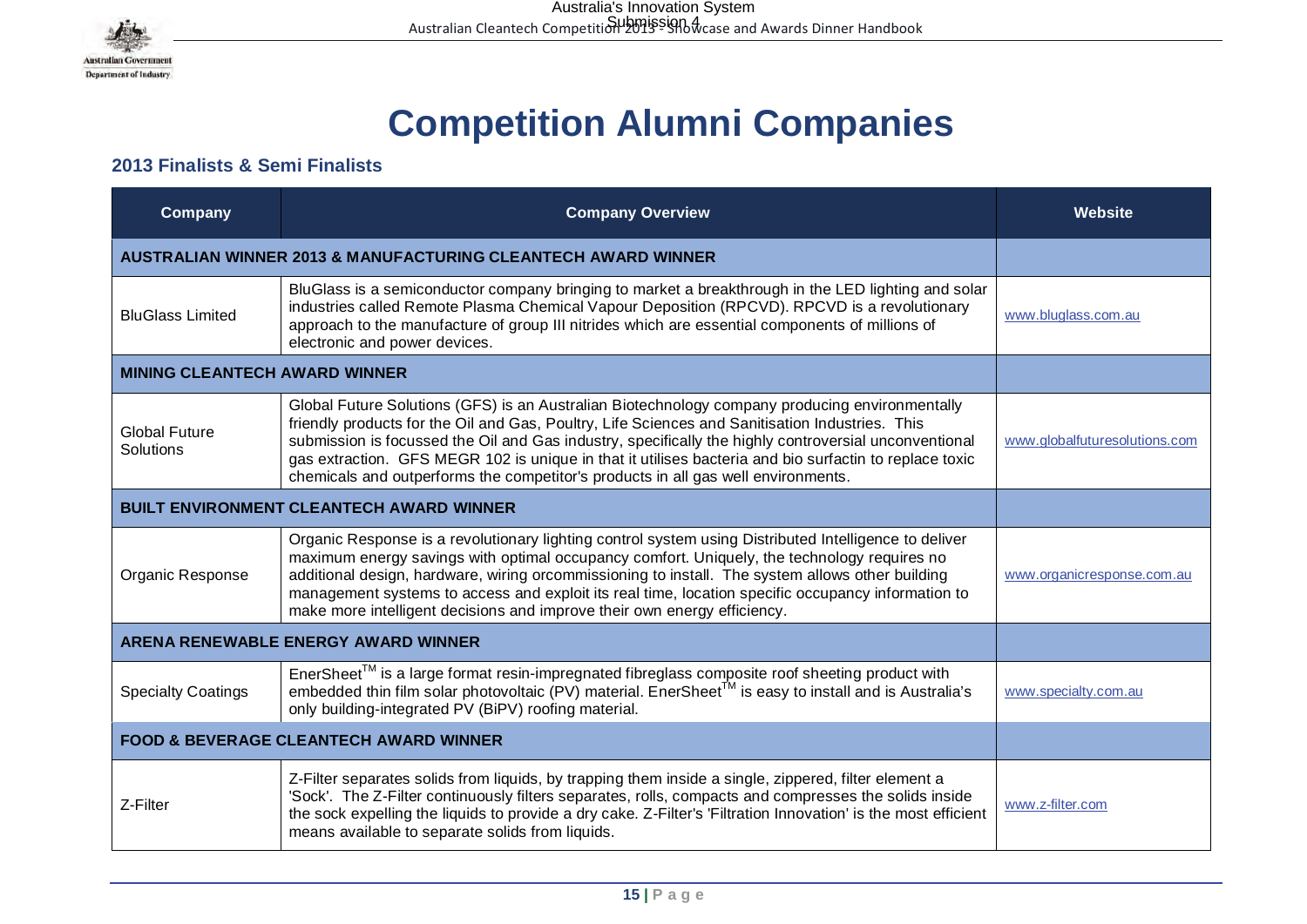

| Company                              | <b>Company Overview</b>                                                                                                                                                                                                                                                                                                                                                                                                             | <b>Website</b>              |
|--------------------------------------|-------------------------------------------------------------------------------------------------------------------------------------------------------------------------------------------------------------------------------------------------------------------------------------------------------------------------------------------------------------------------------------------------------------------------------------|-----------------------------|
| <b>2013 FINALISTS</b>                |                                                                                                                                                                                                                                                                                                                                                                                                                                     |                             |
| <b>Elevare Energy</b>                | An Australian power electronics company using its technology to make energy storage with batteries<br>commercially viable reducing GHG's and rising power prices. Solutions include community energy<br>storage and the dSTATCOM that solves Power Factor Correction and other issues in commercial<br>sites.                                                                                                                       | www.elevare-energy.com      |
| MicroHeat<br>Technologies            | MicroHeat Technologies (MHT) develops advanced fluid heating technologies, that is patent (PCT)<br>protected globally and delivers energy optimisation & water consumption reduction. The Technology<br>uses a 'direct energy transfer' method of heating to for point of use appliances with a small footprint.                                                                                                                    | www.microheat.com.au        |
| RayGen Resources                     | RayGen is creating the lowest cost power generation technology in the world - and it's renewable.<br>RayGen's solar technology combines the most efficient solar cells (>44%) with mirrors, the lowest<br>cost and most efficient collector. Unlike all other PV systems, RayGen separates collector and<br>generator to optimize each independently. This provides a breakthrough in cost reduction.                               | www.raygen.com              |
| <b>2013 SEMI-FINALISTS</b>           |                                                                                                                                                                                                                                                                                                                                                                                                                                     |                             |
| Bombora Wave<br>Power                | Bombora Wave Power has developed a novel wave energy convertor that converts the ocean's swell<br>into a fossil fuel free source of cost effective electricity. Through a sturdy, seabed mounted design<br>and flexible membrane, we're able to withstand storms and harness a greater proportion of the<br>available wave energy.                                                                                                  | www.bomborawavepower.com.au |
| <b>Commercial Diving</b><br>Services | HST assists ships to travel faster through the water, consume less fuel and emit lower green-house<br>gases, ensuring that their hulls are clean and smooth - free from fouling organisms such as slime,<br>algae, weed and/or molluscs - through the application of heated sea water within a patented<br>underwater device which travels along ships' hulls.                                                                      | www.commercialdiving.com.au |
| <b>DiUS Computing</b>                | DiUS Computing's ChargeIQ is a world-leading home charging solution for plug-in electric vehicles.<br>ChargelQ seamlessly integrates the driver, vehicle and the grid to minimise the costs of charging for<br>vehicle owners, utilities and society more generally.                                                                                                                                                                | www.dius.com.au             |
| F Cubed Australia                    | F Cubed's unique technology is a solution to the world's water issues only using natural renewable<br>solar energy. F Cubed panels produces pure clean drinking water, from any feed water source by bio-<br>mimicking the natural water cycle of evaporation and condensation; also producing a secondary water<br>supply of UV disinfected, heated, and filtered water, precipitating inorganic compounds and leaving<br>no waste | www.fcubed.com.au           |
| Imaca NeoPower                       | Neopower solar hot water uses highly efficient evacuated tube solar collector to collect the sun<br>energy. When the solar controller senses the collector is heated by the sun, it will give a signal to a<br>circulation pump, then the pump pushes water through the solar collector, transferring the captured<br>heat into the water.                                                                                          | www.neopower.com.au         |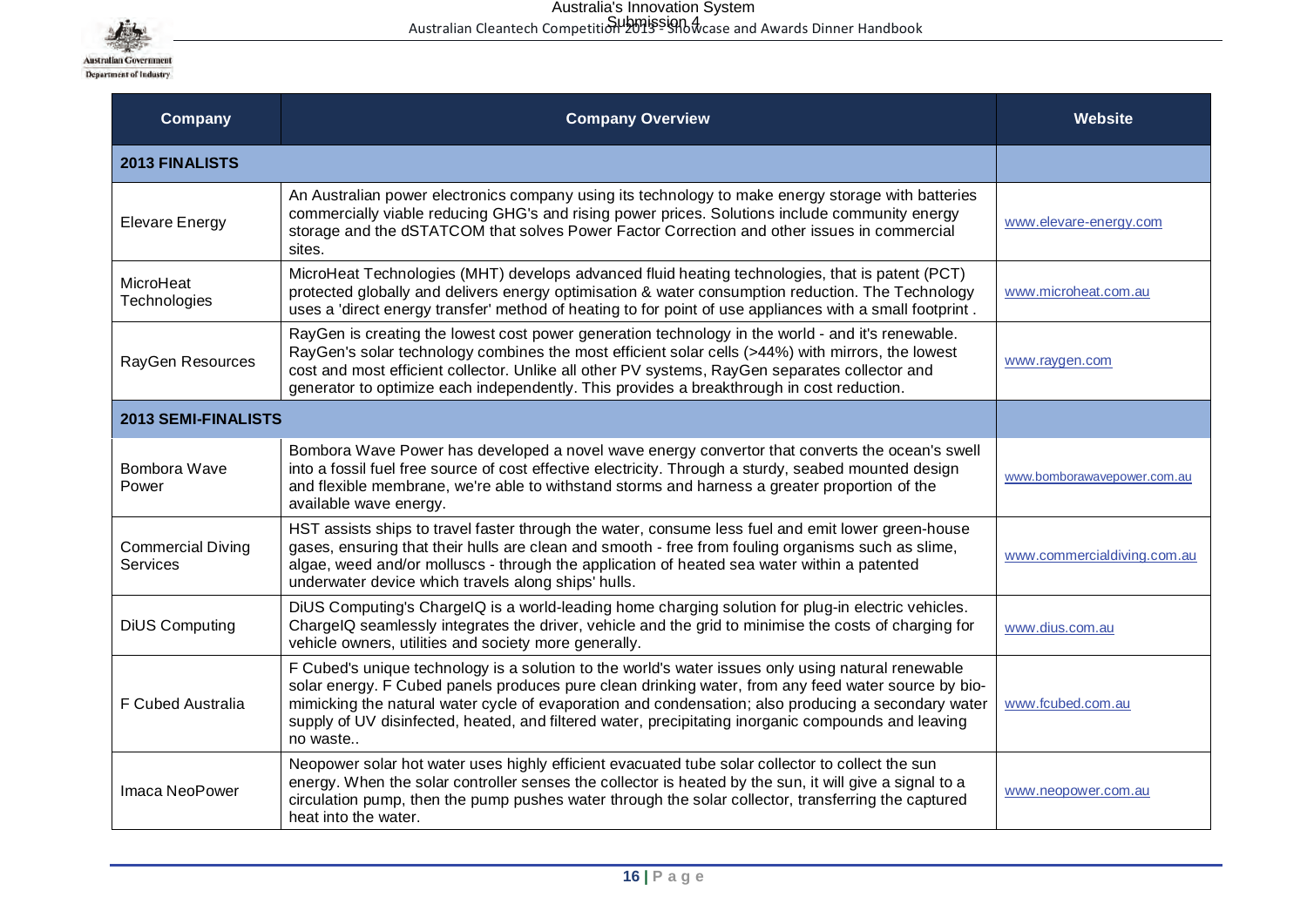

| Company                                           | <b>Company Overview</b>                                                                                                                                                                                                                                                                                                                                                                                                                                                                                                            | <b>Website</b>                                     |
|---------------------------------------------------|------------------------------------------------------------------------------------------------------------------------------------------------------------------------------------------------------------------------------------------------------------------------------------------------------------------------------------------------------------------------------------------------------------------------------------------------------------------------------------------------------------------------------------|----------------------------------------------------|
| <b>KATRU Eco-</b><br>Inventions                   | The IMPLUXTM Wind Power Turbine (IMPLUX) is an internationally patented, distinctly unique<br>cutting edge technology that delivers power from turbulent winds in the urban environment. It is a<br>highly efficient technology which captures the limited urban wind resource. IMPLUX overcomes the<br>shortcomings of existing turbines for urban applications including poor efficiency, safety, noise and<br>aesthetics via a radically different next generation design developed specifically for multi-storey<br>buildings. | www.katru.com.au                                   |
| New Wave Power<br>Systems                         | The DC HYBRID Power Transmission System is designed to achieve optimum efficiency when<br>integrating energy generation, storage and consumption within a building. The system allows a<br>premise to use renewable- generated (DC) energy either directly - for example to power lighting - or<br>by storing the energy for possible back-up power, UPS or peak time load-shifting.                                                                                                                                               | www.map.eng.unimelb.edu.au/tea<br>ms/power-system/ |
| Nexus eWater                                      | Nexus eWater is commercialising products that will transform the energy and water performance of<br>homes by unlocking the value of grey water, an abundant and largely untapped resource found in<br>every home. These innovative products will deliver high-efficiency hot water using heat recycled from<br>grey water, and high-quality treated water for non-potable uses such as toilet flushing and garden<br>irrigation.                                                                                                   | www.nexusewater.com                                |
| <b>ORACLE Air</b><br><b>Conditioning Services</b> | Air-conditioning units are least efficient at high ambient temperatures, when cooling demand is<br>highest. We have developed a new hybrid chilled-water evaporative cooling technology. We have<br>named our technology as an 'ultra cooler' because of its performance capabilities relative to other<br>evaporative cooling products.                                                                                                                                                                                           |                                                    |
| Oztren Industries                                 | Rotogen is a variable pitch vertical turbine system that is self regulated and dynamically adjusts to the<br>wind in gusty conditions, making it safer and able to work in a wider range of weather conditions. It is<br>reliable in extreme weather and outperforms all other vertical turbines for total variability both in blade<br>adjustment and grid tie power production.                                                                                                                                                  |                                                    |
| Positive Recycling                                | Positive Recycling delivers a Used Battery Collection Service that provides a convenient, safe,<br>environmentally appropriate, regulation compliant solution for the collection, storage and<br>transportation for recycling of Used Lead Acid Batteries (ULABs). At the core of this service will be the<br>Positive Pallet which is a specially designed, enclosed, bunded, signed, front loadable, collapsible,<br>dangerous goods Pallet.                                                                                     | www.positiverecycling.com.au                       |
| PTronik                                           | The pMC Master Controller is an Environmental Dust Management System, developed by Ptronik, to<br>significantly improve efficiency in Industrial Dust Collectors. The 'pMC' is a breakthrough technology<br>that collects and uses real time plant data to automatically monitor and control the cleaning process<br>thereby optimizing plant performance.                                                                                                                                                                         | www.ptronik.com                                    |
| Q Solar                                           | Q Solar's high efficiency solar heaters have multiple applications in industry, agriculture and for<br>heating of all size buildings. The new solar heaters are easy to retrofit to existing fuel burners and can<br>be used to preheat the air of combustion and decrease fossil fuel consumption and pollution.                                                                                                                                                                                                                  | www.q-solar.com                                    |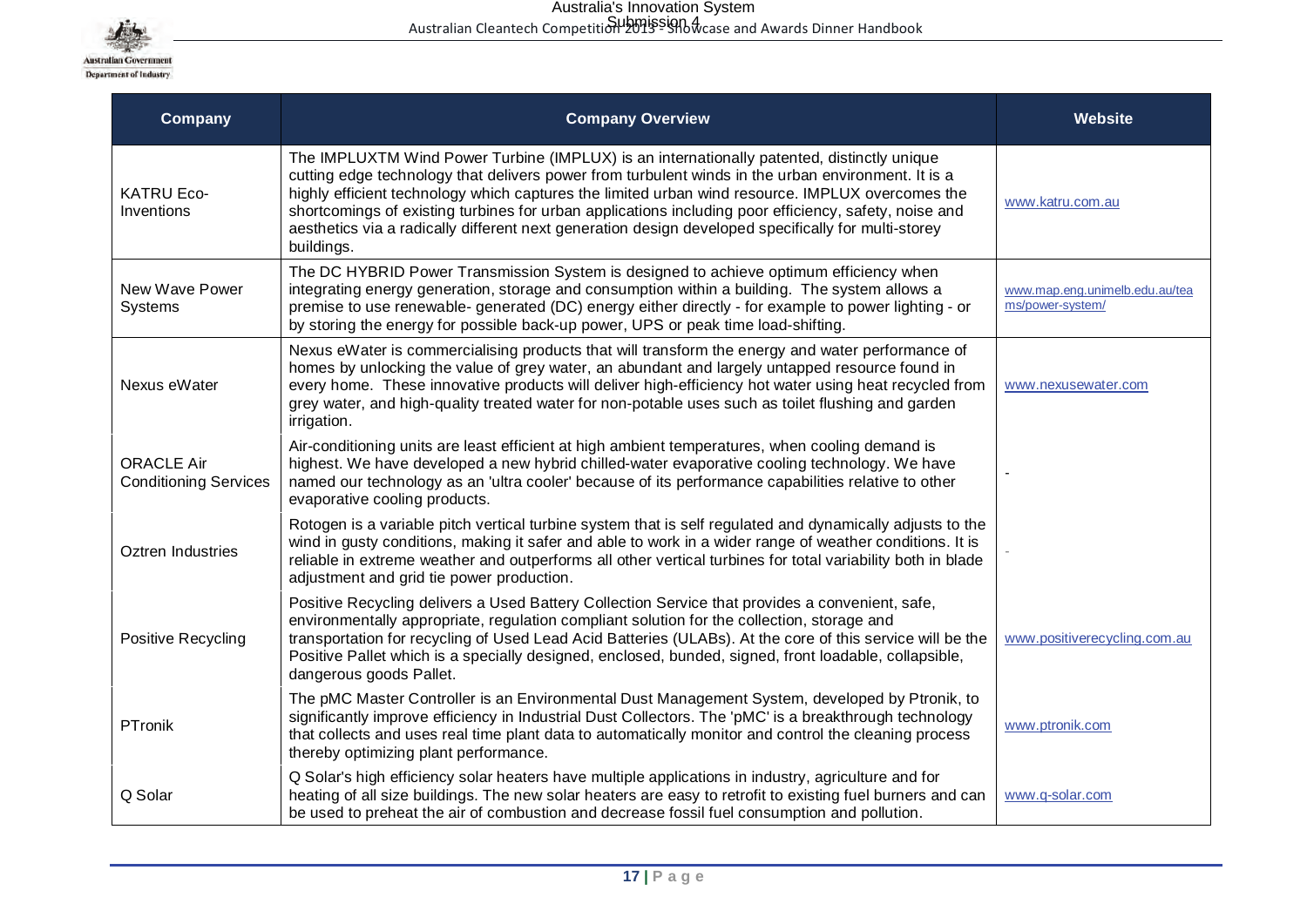

| <b>Company</b>                    | <b>Company Overview</b>                                                                                                                                                                                                                                                                                                                                                                                                                                                                                                           | Website                   |
|-----------------------------------|-----------------------------------------------------------------------------------------------------------------------------------------------------------------------------------------------------------------------------------------------------------------------------------------------------------------------------------------------------------------------------------------------------------------------------------------------------------------------------------------------------------------------------------|---------------------------|
| QuickCool Cooling<br>Technologies | Our concept is an efficient thermal storage system for medium temperature (0 to 8 dg) commercial<br>refrigeration applications using phase change materials (PCM). During the night in low ambient<br>temperature a standard refrigeration plant will freeze the PCM material within the thermal storage unit<br>reducing energy demand and costs.                                                                                                                                                                                | www.alltechrefrig.com.au  |
| <b>Reposit Power</b>              | Reposit Power has developed a 'Batteries-as-a-Service' platform to enable electricity retailers to put a<br>battery in every home to solve a number of technical and commercial challenges faced in the<br>electricity grid. The Reposit Power platform manages residential energy storage to deliver energy,<br>power and other services that create savings and produce additional revenue streams for retailers<br>and consumers in the National Electricity Market (NEM).                                                     | www.repositpower.com      |
| Samec                             | SAMEC is developing wirelessly connected, solar powered, devices that are part of an 'internet of<br>things'. The first is My Free Power, which integrates a smartphone app, Bluetooth technology and the<br>latest organic photovoltaic solar cell technology in a smartphone protective case. The product will<br>share information about the user's power savings via social media by showing the amount of CO2<br>savings taking place and promotes peer networking to increase power savings and help market the<br>product. | www.samec.com.au          |
| Silenceair                        | Silenceair has developed an award winning technology platform that targets the rapidly expanding<br>'Green Building' ventilation market, currently estimated to be worth \$15 B in the USA alone. Our<br>products enable architects, engineers and builders to create low cost, energy efficient, fresh air<br>ventilation systems for buildings in noise-affected environments that would otherwise require<br>expensive and energy hungry mechanical systems to provide the necessary ventilation.                              | www.silenceair.com        |
| <b>SmartBurn</b><br>International | The SmartBurn device is a combustion catalyst for wood heaters. Based upon a mixture of natural,<br>non-toxic and non-corrosive ingredients the SmartBurn device improves the combustion efficiency of<br>wood heaters and open fireplaces resulting in a 54% reduction in wood particulate emissions from<br>entering the atmosphere and a 17% more effective burn of wood.                                                                                                                                                      | www.smartburn.com.au      |
| <b>Uniflow Power</b>              | The Uniflow Generator is biomass fuelled, steam driven engine that produces 5kW of electricity,<br>rotary mechanical power, steam, hot water, and other heating services. It is a 21st century steam<br>engine that can be fuelled with the lowest grade fuels to produce renewable energy services on<br>demand.                                                                                                                                                                                                                 | www.pritchardpower.com.au |
| Utilitas                          | Utilitas partners with farmers, food and beverage manufacturers, waste managers, and wastewater<br>treatment plant operators to recycle energy from their organic waste streams to cap their increasing<br>energy costs. Utilitas, a specialist biogas project development company, uses well proven technology<br>and a smart business model to produce competitively priced 'Organic Energy'.                                                                                                                                   | www.utilitas.com.au       |
| <b>ZEN Energy Systems</b>         | ZEN has developed a range of 'Intelligent Distributed Energy Storage' systems from Residential to<br>Utility Scale based on a distributed computing architecture that allows for joint participation by all<br>parties. The core is a world leading 'Battery Operating System' (BOS3) that enables a high level of<br>functionality and control together with advanced battery optimisation of large format lithium iron<br>phosphate cells to break through previous cost barriers to storage.                                   | www.zenhomeenergy.com.au  |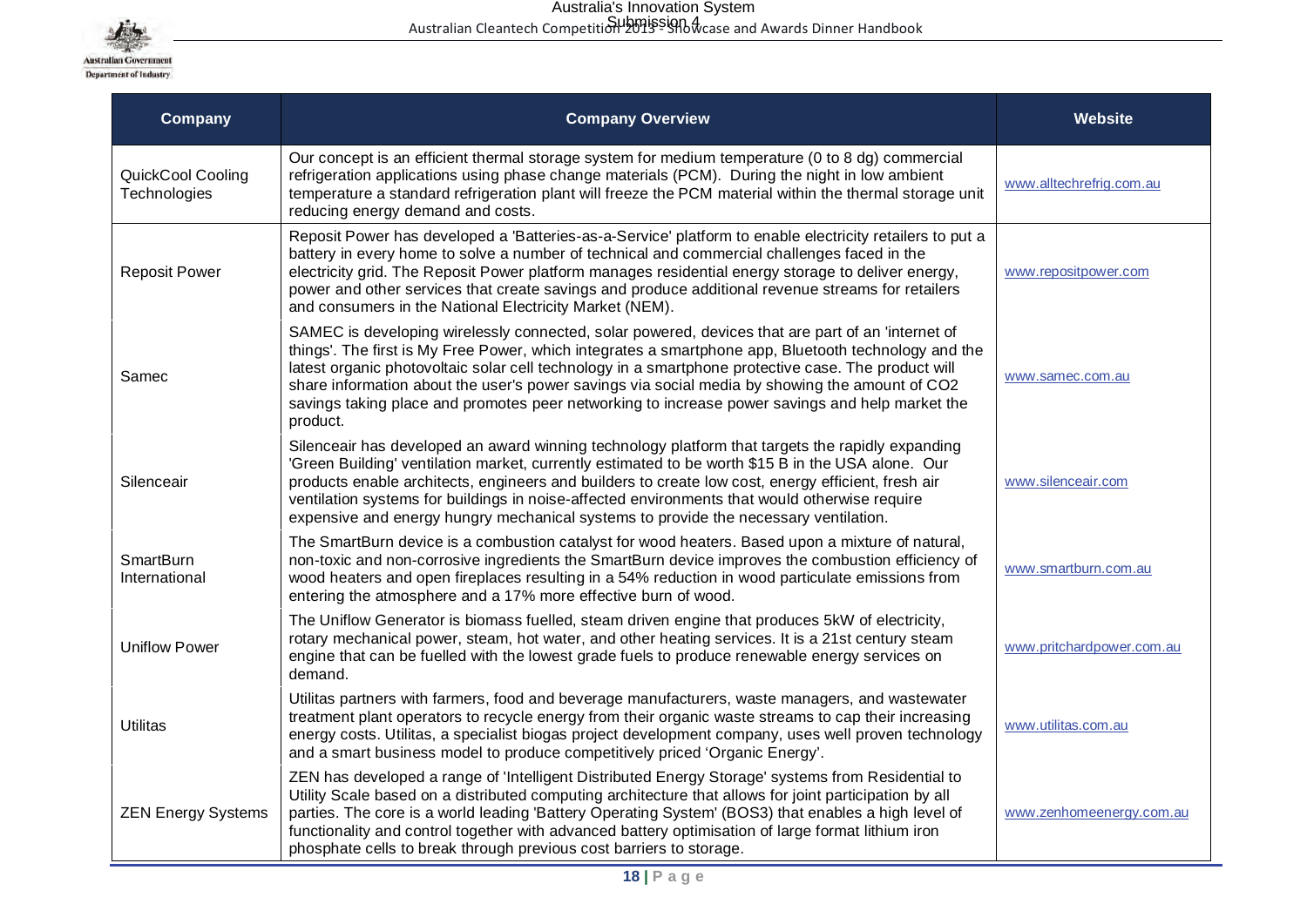

| <b>Company</b> | <b>Company Overview</b>                                                                                                                                                                                                                                                                                                                                                             | Website         |
|----------------|-------------------------------------------------------------------------------------------------------------------------------------------------------------------------------------------------------------------------------------------------------------------------------------------------------------------------------------------------------------------------------------|-----------------|
| Zeobond        | E-CreteTM is a geopolymer based binder that delivers up to 80% CO2 emission savings compared to<br>Portland cement and is capable of meeting the maximum Green Star Concrete Credit performance<br>criteria. E-Crete meets all of the performance requirements of standard N-Grade concretes under AS<br>1379 and is specified in VicRoads section 703 for General Concrete Paving. | www.zeobond.com |

## **2012 Finalists & Semi Finalists**

| <b>Company</b>              | <b>Company Overview</b>                                                                                                                                                                                                                                                                                                                                                           | <b>Website</b>               |
|-----------------------------|-----------------------------------------------------------------------------------------------------------------------------------------------------------------------------------------------------------------------------------------------------------------------------------------------------------------------------------------------------------------------------------|------------------------------|
| <b>WINNER</b>               |                                                                                                                                                                                                                                                                                                                                                                                   |                              |
| enLighten Australia Pty Ltd | enLighten Australia designs and supplies highly efficient LED lighting for commercial, industrial<br>and residential strata applications, reducing energy consumption by up to 93% compared with<br>traditional fluorescent lighting.                                                                                                                                             | www.enlighten.com.au         |
| <b>RUNNERS-UP</b>           |                                                                                                                                                                                                                                                                                                                                                                                   |                              |
| Polymeric Powders           | Polymeric Powders I has developed a high-tech process to turn end of life tyre waste into a<br>high value very fine devulcanised and activated rubber powders that can be used to<br>economically replace virgin material in the manufacture of high end products in the areas of<br>rubber, plastics and elastomers.                                                             | www.polymericpowders.com     |
| Biofiba Ltd                 | Biofiba is a composite comprising 100% natural organic matter sourced from commercially<br>grown, renewable, non-food crops processed and extruded into a simulated timber plank as an<br>alternative to timber, plastic, cardboard and polystyrene in the manufacturer of biodegradable<br>export shipping pallets.                                                              | www.biofiba.com              |
| <b>FINALISTS</b>            |                                                                                                                                                                                                                                                                                                                                                                                   |                              |
| <b>Silicon Fertilisers</b>  | Silicon Fertilisers has developed an innovative product (MaxSil) from post-consumer waste<br>glass which will reduce the amount of waste being taken to landfill and can be used to<br>significantly increase plant nutrient uptake and increase crop yields by up to 25%. MaxSil has<br>also demonstrated the capacity to reduce carbon intensive phosphate inputs by up to 50%. | www.maxsil.com.au            |
| Aeratron Pty Ltd            | Aeratron has developed a new fan design with increased airflow efficiency that reduces energy<br>use by up to 50% on air conditioning, creates reduced noise and can be retrofitted.                                                                                                                                                                                              | www.aeratronaustralia.com.au |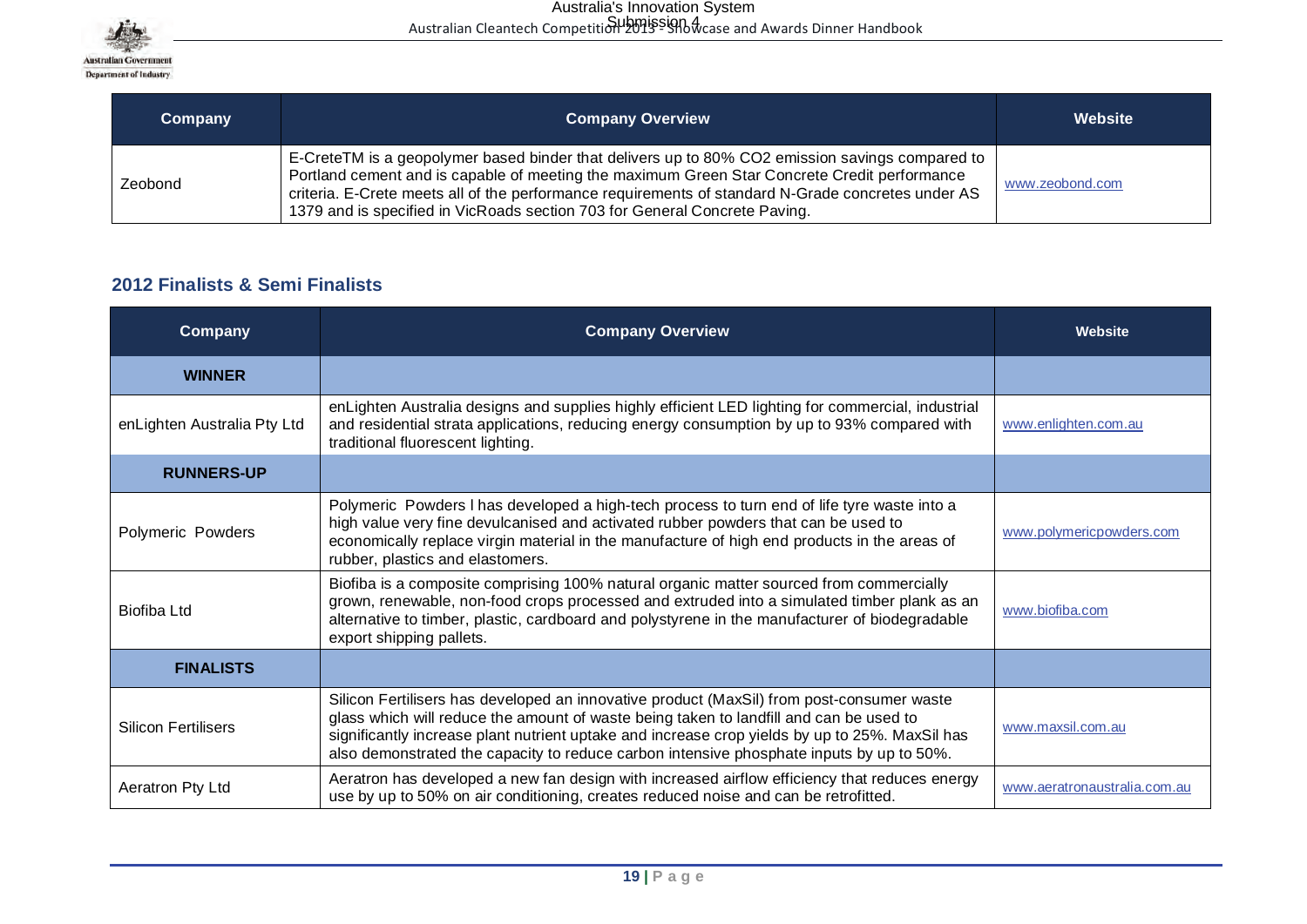

| <b>Company</b>                           | <b>Company Overview</b>                                                                                                                                                                                                                                                                                                                                                   | Website                     |
|------------------------------------------|---------------------------------------------------------------------------------------------------------------------------------------------------------------------------------------------------------------------------------------------------------------------------------------------------------------------------------------------------------------------------|-----------------------------|
| SkyCool Pty Ltd                          | SkyCool manufactures a cool-roof coating reduces the internal temperatures of buildings, such<br>as shopping malls, airports and warehouses to below ambient, typically saving 30-50% of a<br>building's air-conditioning energy giving IRRs of 25-100%.                                                                                                                  | www.skycool.com.au          |
| Tropiglas Technologies<br>Ltd            | Tropiglas Technologies Ltd is developing energy-generating clear glass technology that will<br>have market entry as a clear low-emissions glass for the automotive and building industries.<br>The technology blocks IR and UV radiation and associated heat whilst allowing visible light<br>through.                                                                    | www.tropiglas.com           |
| <b>SEMI-FINALISTS</b>                    |                                                                                                                                                                                                                                                                                                                                                                           |                             |
| Active Bio-Culture Pty Ltd               | Active Bio-Culture Pty Ltd has developed a cost-effective and energy efficient aeration device<br>(Aeralif) to achieve water and wastewater aeration for multiple applications with reduced capital<br>and operating costs and also reduced energy consumption.                                                                                                           | www.activebioculture.com.au |
| <b>Bennett Clayton</b>                   | Bennett Clayton provides high efficiency onsite generation using multiple small-scale gas<br>generators that switch on and off with demand and operate at peak efficiency and have the<br>capability of also being used for cogeneration.                                                                                                                                 | www.bennettclayton.com.au   |
| Casafico Pty Ltd                         | Casafico's walling and construction systems are an innovative combination of latest technology<br>materials and unique construction methods that are able to utilise industrial land-fill waste to<br>produce high quality, low cost, energy efficient construction.                                                                                                      | www.casafico.com.au         |
| <b>CINTEP Pty Ltd</b>                    | CINTEP make showers that use 70% less water and energy than conventional showers without<br>reducing flow rate, water temperature or time spent in the shower. The product provides a 70%<br>reduction in water and energy consumption in a package with an average payback of 3 - 4<br>years at current utility prices.                                                  | www.recyclingshower.com.au  |
| <b>ELE Australia Pty Ltd</b>             | ELE Australia has developed a concentrating solar solution utilising fresnel lenses and<br>combined with biogas to provide a complete solution initially to the intensive animal farming<br>sector.                                                                                                                                                                       | www.ele-australia.com.au    |
| <b>Elemental Energy</b><br>Technologies  | The SeaUrchin™ hydro-kinetic Turbine is designed to economically capture the vast energy of<br>the world's ocean streams, tidal currents and river flows for the generation of electrical power.<br>The SeaUrchin™ technology harnesses up to four times more power, is up to 70% more<br>efficient and costs less than conventional "propeller" based marine generators. |                             |
| <b>Energy Saving Networks</b><br>Pty Ltd | The Wattwatchers technology is an energy monitoring system that allows consumers to be<br>involved in large scale demand-side participation. This allows consumers to control their power<br>bills over smartphones and PC's, enables new forms of energy services to flourish based on<br>aggregation or profiling, and community-based energy saving networks to form.  | www.wattwatchers.com.au     |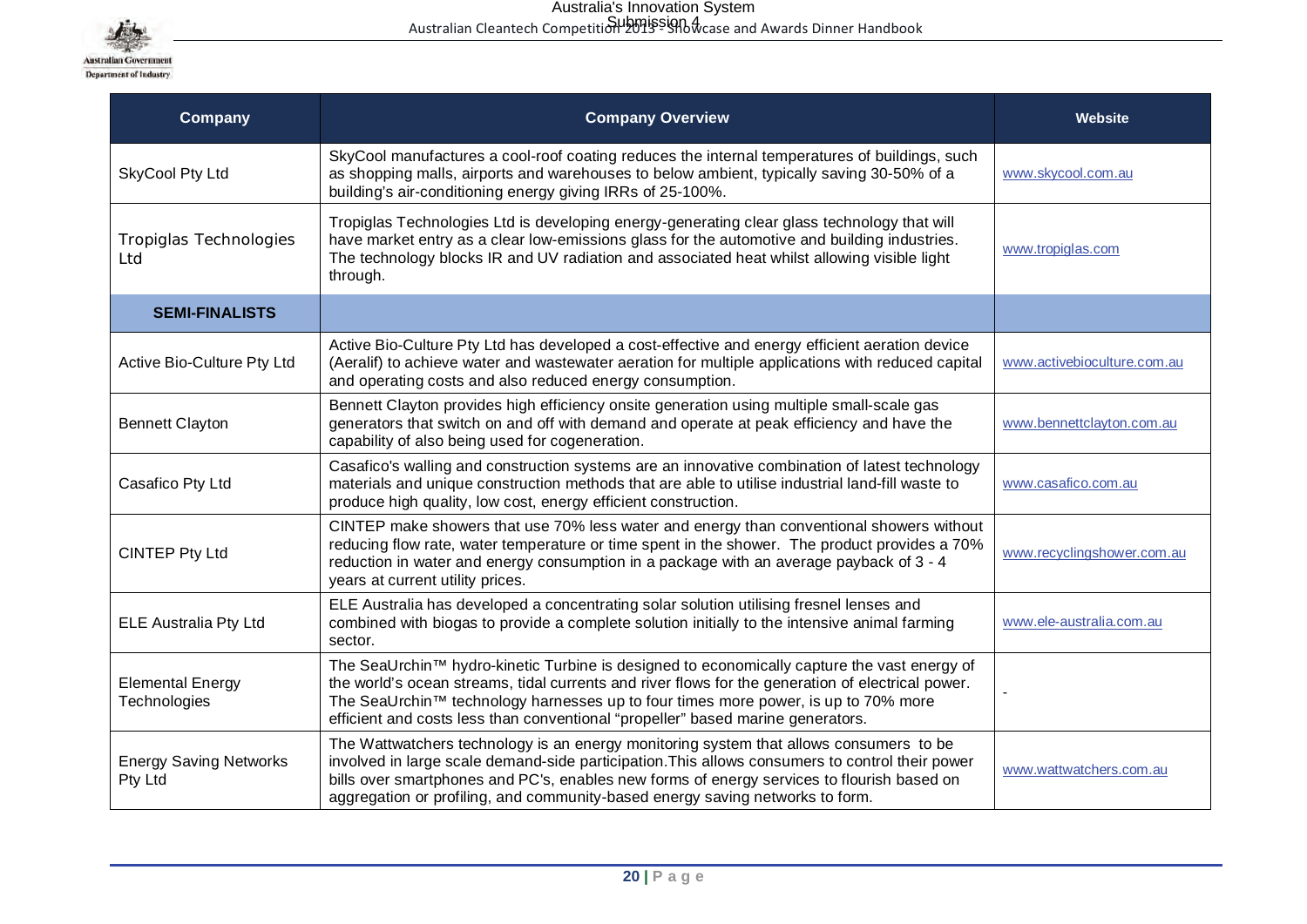

| <b>Company</b>                                     | <b>Company Overview</b>                                                                                                                                                                                                                                                                                                                                   | <b>Website</b>               |
|----------------------------------------------------|-----------------------------------------------------------------------------------------------------------------------------------------------------------------------------------------------------------------------------------------------------------------------------------------------------------------------------------------------------------|------------------------------|
| <b>Environmental Sciences</b><br>Australia Pty Ltd | The SkyVent - SeaBreezer product is a wind directional skylight ventilator that combines<br>daylight and natural ventilation in the one product It uses a innovative wind directional exhaust<br>ventilation system connected to a light pipe using no energy at a low cost to create a healthy<br>house.                                                 | www.envirosciences.com.au    |
| GenesisERT                                         | GenesisERT has developed a highly efficient micro-hydro technology that generates electricity<br>from waste kinetic energy from movement of fluid through pipes and is 50% more efficient than<br>existing micro-hydro units.                                                                                                                             |                              |
| GreenSync Pty Ltd                                  | GreenSync has developed a demand response platform which enables electricity retailers to<br>offer their commercial and industrial customers money for reducing power usage during critical<br>periods by switching off non-critical equipment when requested in return for incentive<br>payments.                                                        | www.greensync.com.au         |
| H2O Organiser Ltd                                  | H2O Organiser technology provides control systems to stop water loss by monitoring flow and<br>automatically stopping flow for detected unwanted flows.                                                                                                                                                                                                   | www.h2ostoptheflow.com.au    |
| Intelligent Software<br>Development                | ISD's SimulAlt simulation program operates in the field of advanced data analytics, using<br>simulation and artificial intelligence technologies to provide mass-consumer-based forecasting<br>and decision-support tools to assist business and Government with strategy and policyfor<br>energy and smart grids, water, waste and environmental policy. | www.isdanalytics.com         |
| Intresto Pty Ltd                                   | Intresto's Rocksolver is building material optimisation software. Rocksolver solves the jigsaw<br>puzzle when building with irregular-shaped blocks of unprocessed rock to make it easy to use<br>this cheap, abundant and sustainable resource.                                                                                                          | www.intresto.com.au          |
| Katru Eco-Inventions<br>Pty.Ltd.                   | Katru Eco-Inventions has developed the IMPLUX Wind Power Turbine that provides an<br>efficient, tailored, safe and aesthetically compatible small wind solution.                                                                                                                                                                                          | www.katru.com.au             |
| nDure Technologies Pty.<br>Ltd.                    | nDure Technologies is developing a technology that helps diesel burn more completely to<br>reduce pollutants and enhancing fuel efficiency.                                                                                                                                                                                                               | www.nduretec.com             |
| <b>Recycling Solutions Pty Ltd</b>                 | A range of small manual Plastic Bottle Crushers that will crush all plastic bottles, aluminium and<br>steel cans designed to be used in homes and the commercial industry. By reducing the waste<br>volume, the product helps make recycling more viable.                                                                                                 | www.plasticbottlecrusher.com |
| Rotary Heat Exchangers                             | Rotary Heat Exchangers has developed an enthalpy or total energy rotary heat exchanger for<br>use to provide high efficiency air conditioning in humid climates. This is being extended for<br>application in all climates with potential energy reductions of up to 50%.                                                                                 | www.rotaryheatexchangers.com |
| Silenceair International Pty<br>Ltd                | Silenceair's technology provides soundproof ventilators for buildings and machinery that reduce<br>noise levels by over 85% whilst allowing air to enter buildings with very little resistance.                                                                                                                                                           | www.silenceair.com           |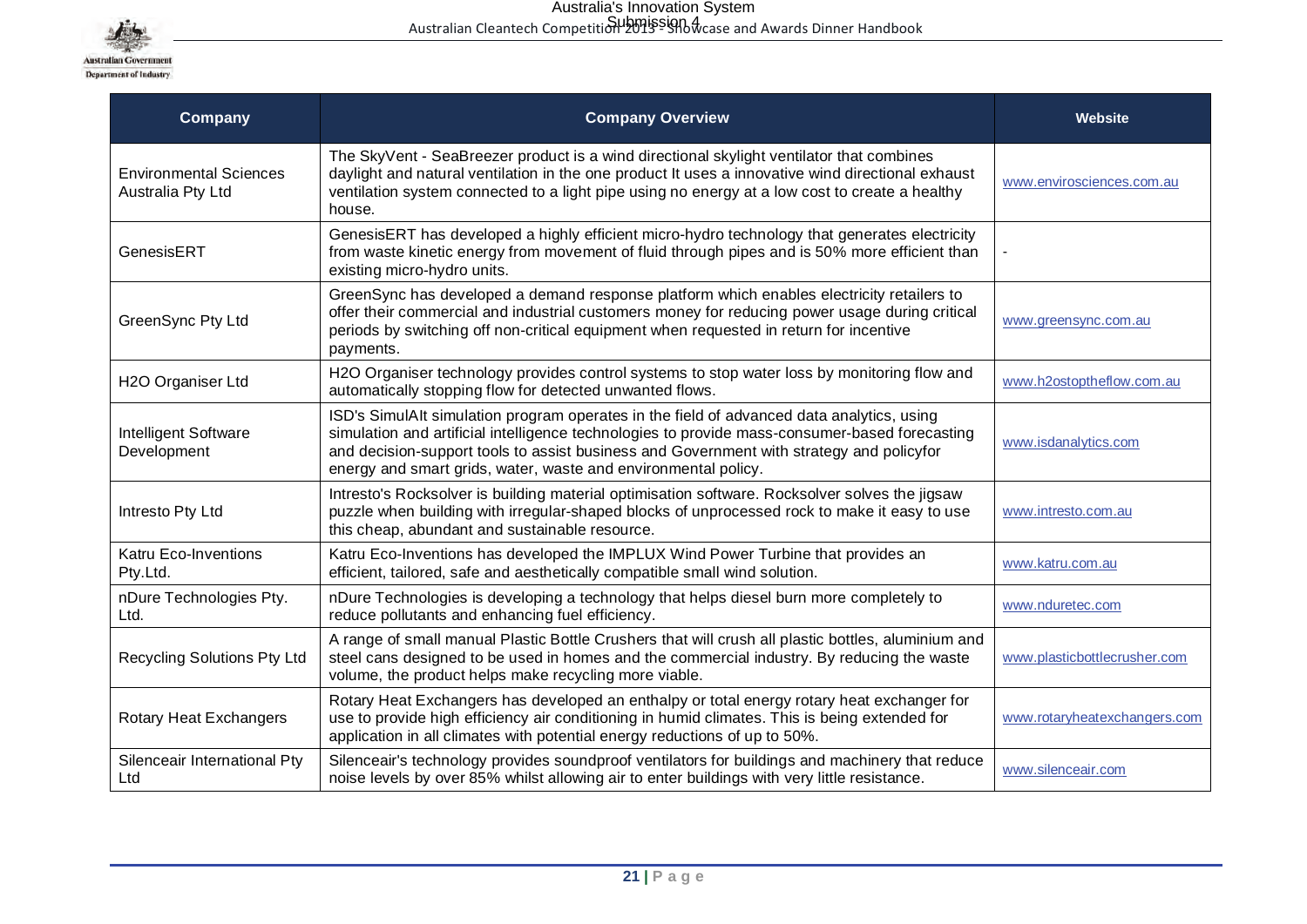

| Company                         | <b>Company Overview</b>                                                                                                                                                                                                                                                                                                                                  | Website                   |
|---------------------------------|----------------------------------------------------------------------------------------------------------------------------------------------------------------------------------------------------------------------------------------------------------------------------------------------------------------------------------------------------------|---------------------------|
| Smart Roof Australia Pty<br>Ltd | Smart Roof Australia has developed a solar thermal heating, cooling and ventilation system<br>known as Smartbreeze, which is able to save up to 40% on heating and cooling bills by using<br>radiant warm air to heat a building on a cool day and provide purging and natural nocturnal<br>cooling to assist cooling a building on and after a hot day. | www.smartroof.com.au      |
| Solar Dwellings                 | Solar Dwellings has developed Energy Efficient Refrigerator that changes the concept of<br>refrigeration for domestic and commercial use through having a number of separate air-tight<br>drawers that are opened independently to reduce unnecessary energy loss.                                                                                       | www.solardwellings.com.au |
| Switch Automation Pty Ltd       | Switch Automation has developed the Switch Smart Hub, a cloud based building management<br>system for buildings and communities that can integrate renewable energy management and is<br>provided on a software-as-a-service solution.                                                                                                                   | www.switchautomation.com  |
| Tat-G Corp Pty Ltd              | The Tat-G On-Site Organic Digester is a commercial-scale organic waste processing system<br>using advanced vermiculture technology and capable of handling a variety of organic materials<br>in combination with cardboard packaging materials.                                                                                                          | www.ecco-technologies.com |
| Timbercrete Pty Ltd             | Timbercrete has developed a low emissions masonry product utilising waste timber feedstock<br>that can replace many brick and concrete applications. The product is easier to construct, more<br>versatile, better insulating and reduces waste to landfill.                                                                                             | www.timbercrete.com.au    |

## **2011 Finalists**

| Company           | <b>Company Overview</b>                                                                                                                                                                                                                                              | Website                  |
|-------------------|----------------------------------------------------------------------------------------------------------------------------------------------------------------------------------------------------------------------------------------------------------------------|--------------------------|
| <b>WINNER</b>     |                                                                                                                                                                                                                                                                      |                          |
| Smac Technologies | SMAC Technologies' Shaw Method of Air Conditioning (SMAC) is a patented and proven highly<br>energy efficient, low costing air conditioning (AC) technology with results from over 40<br>installations showing reduced AC energy consumption of between 30% and 85%. | www.smactec.com          |
| <b>RUNNERS-UP</b> |                                                                                                                                                                                                                                                                      |                          |
| SolMax            | The SolMax combines existing roofing and solar products to produce a cheap, efficient solar<br>concentrator that can be retrofitted and delivers heat, cooling and electricity to commercial<br>premises at the lowest cost.                                         | $\overline{\phantom{0}}$ |